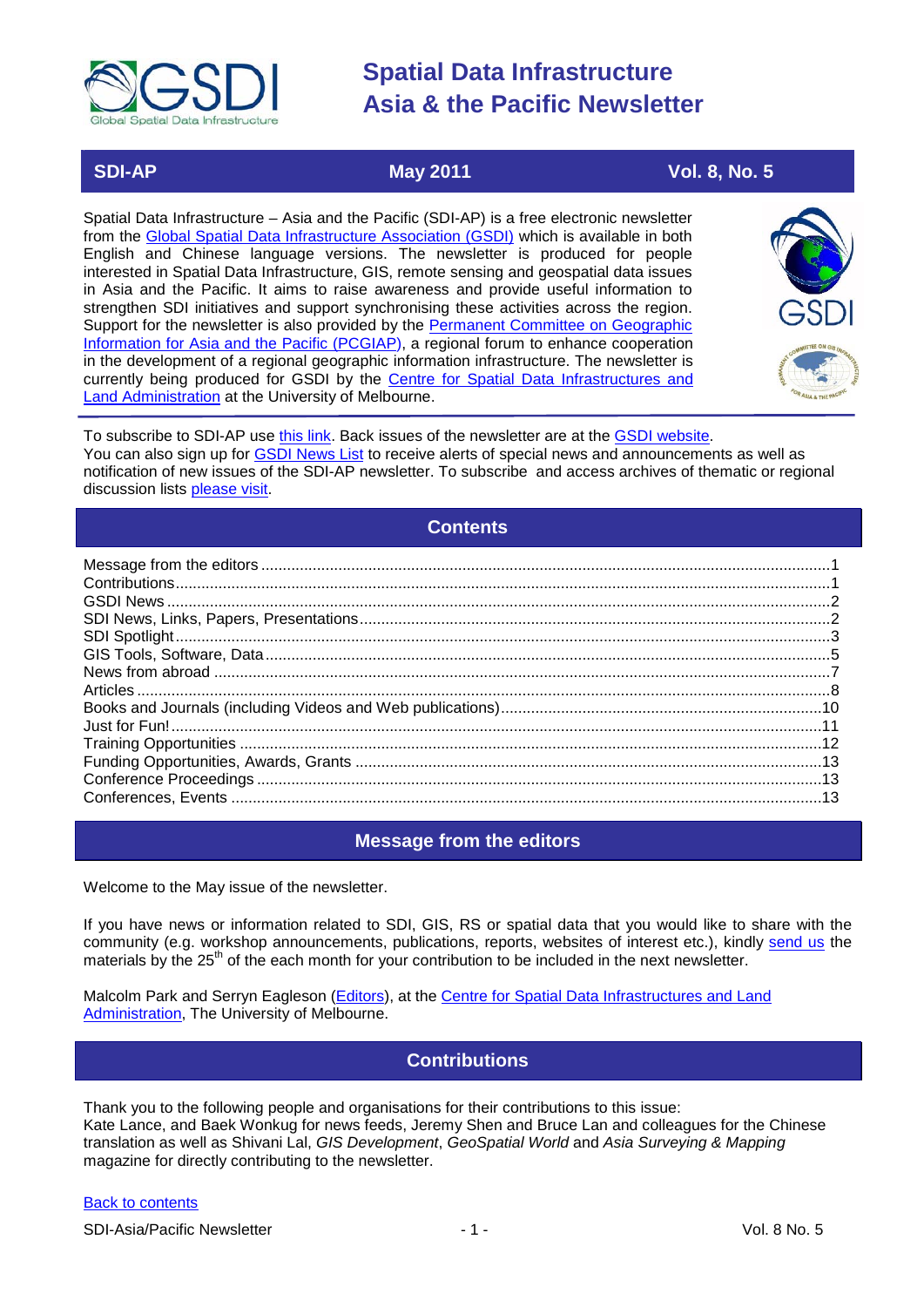

### **GSDI News**

#### <span id="page-1-0"></span>**[GIM International Interviews Abbas Rajabifard](http://www.gim-international.com/issues/articles/id1691-Driving_Global_Collaboration.html)**

The Global Spatial Data Infrastructure Association (GSDI) promotes international cooperation and collaboration in support of local, national and international spatial data infrastructure (SDI) developments that will allow nations to better address social, economic and environmental issues of pressing importance. Current president of the GSDI is Associate Professor Abbas Rajabifard, director of the Centre for SDIs and Land Administration at the Department of Infrastructure Engineering at the University of Melbourne. His research interests include planning, management and implementation of spatial data infrastructures (including marine and seamless SDI), spatially-enabled government and society, SDI and concepts of virtual jurisdictions, SDI and enabling platforms, and SDI capacity building. GIM International spoke to him about the trends and challenges in SDI

#### <span id="page-1-1"></span>**[Back to contents](#page-0-0)**

### **SDI News, Links, Papers, Presentations**

#### **[National Spatial Data Infrastructure Take Root in Asia](http://www.asmmag.com/features/feature/national-spatial-data-infrastructure-take-root-in-asia-28041208)**

National Spatial Data Infrastructures (NSDI) continue to expand and grow across Asia. This article provides a brief discussion of countries now immersed in raising geospatial awareness, developing spatially enabled economy's and supporting their government efforts with enriched content aligned with citizen and business interests.

Source: Asia Surveying Mapping Magazine

#### **[The third episode of the Geospatial Revolution Project has been released](http://geospatialrevolution.psu.edu/episode3/complete)**

The latest episode focuses on geospatial intelligence and crime analysis. The first segment entitled "Mapping the Road to Peace" looks at the use of PowerScene to create a peaceful division of former Yugoslavia that would be acceptable to Croats, Bosnians and Serbs. The software was used to delineate Muslim-Croat territory and Serb territory. PowerScence was also used to solve the tricky problem of developing a corridor to connect the muslim enclave of Goradze with the rest of by the Muslim-Croat territory. By combining satellite images, aerial photographs, maps, topographical data with flyover capabilities, PowerScene was used to convince Milan Milosevic to accept the delineated corridor. The second segment looks at the use of geospatial technology in modern warfare, looking not just at spatial analysis in combat but also the humane geography uses of the military. The third segment focuses on crime analysis including hot spot analysis and parolee GPS tracking. The fourth and final segment takes an alarmist look at the use of geospatial technology to illicitly track individuals and reminds individuals to be aware of those dangers.

#### **Fourth episode due for release on May 3.**

Source: GIS Lounge [Thanks to Wonkug Baek for this item]

#### **The emergence of spatial cyberinfrastructure**

Abstract: Cyberinfrastructure integrates advanced computer, information, and communication technologies to empower computation-based and data-driven scientific practice and improve the synthesis and analysis of scientific data in a collaborative and shared fashion. As such, it now represents a paradigm shift in scientific research that has facilitated easy access to computational utilities and streamlined collaboration across distance and disciplines, thereby enabling scientific breakthroughs to be reached more quickly and efficiently. Spatial **[cyberinfrastructure](http://en.wikipedia.org/wiki/Cyberinfrastructure)** seeks to resolve longstanding complex problems of handling and analyzing massive and heterogeneous spatial datasets as well as the necessity and benefits of sharing spatial data flexibly and securely. This article provides an overview and potential future directions of spatial cyberinfrastructure. Source: [Geodata Policy](http://geodatapolicy.wordpress.com/2011/04/07/the-emergence-of-spatial-cyberinfrastructure/)

#### **[Philippines Launches Regional GIS Centre](http://www.futuregov.asia/articles/2011/mar/30/philippines-launches-regional-gis-centre/)**

The National Economic Development Authority of the Philippines has just recently launched its Regional Geographic Information Systems Centre in the Caraga Region which aims to encourage sharing of spatial information among government, private, and academic institutions in the region. Source: [Asia Pacific Future Gov](http://www.futuregov.asia/articles/2011/mar/30/philippines-launches-regional-gis-centre/)

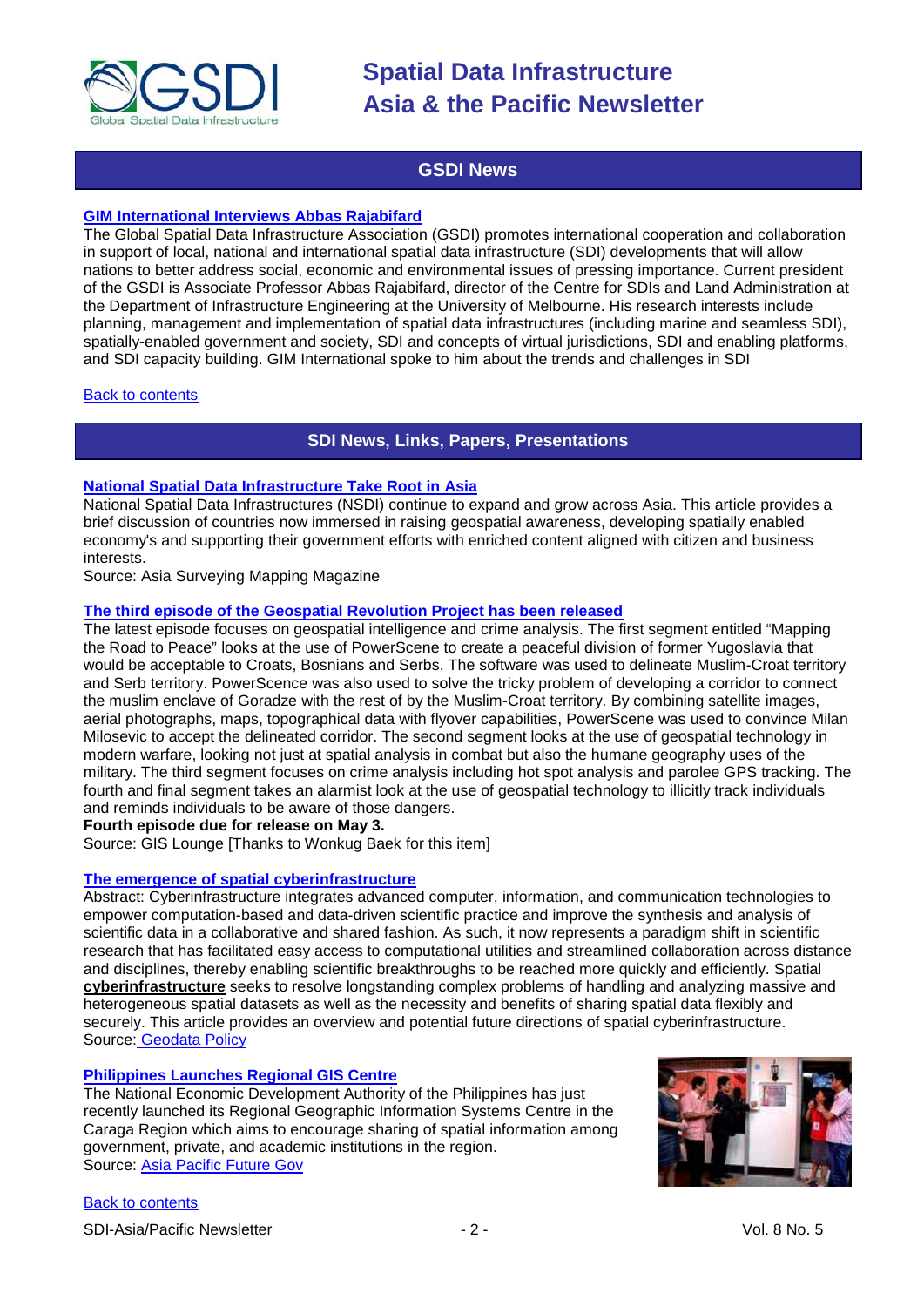

#### **Spatial Data - [Key to Landscape Modeling](http://www.asmmag.com/features/feature/spatial-data-key-to-landscape-modeling-19041159)**

The ability to analyze, model and simulate natural disaster events and their consequences is unique to the geospatial and geomatics sector. No other tools provide data management, analysis and the associated visual output, useful for decision-making purposes as spatial data tools do. Surveying data, remote sensing (RS), geographic information systems (GIS) and computer-aided design (CAD) are at the forefront in developing risk analysis and impact assessment capabilities.

Source: Asian Surveying & Mapping

#### **[Bahrain Spatial Data Infrastructure](http://www.gim-international.com/issues/articles/id1699-Bahrain_Spatial_Data_Infrastructure.html)**

The National Spatial Data Infrastructure (NSDI) for Bahrain was officially implemented in February 2005 by the GIS Directorate of the Central Informatics Organisation (CIO), Kingdom of Bahrain. This was in compliance with a Government decree, in accordance with which the Bahrain Spatial Data Infrastructure (BSDI) Portal serves both public and private sectors, academic institutions, and the Kingdom of Bahrain. Source: GIM International

#### **[A geo-spatial approach to urban development](http://mycoordinates.org/a-geo-spatial-approach-to-urban-development/2/)**

According to this article there has been a general tendency of non `geo-spatial' approach to urban planning in India, be it at the National or at the lowest level of hierarchy. No concentrated attempts are in place to plan or recommend an urban settlement pattern in the country, spatially. Urban development, by Constitution, is a state subject. As a result, planning for metropolitan cities and their regions also remains a `local' initiative, though having national ramifications. Absence of a Ministry of Regional (Planning and) Development further contributes to a `non geo-spatial' vision at the National level.

Source: [Coordinates](http://mycoordinates.org/a-geo-spatial-approach-to-urban-development/2/)

#### **[Thailand to launch NSDI portal by 2012](http://www.futuregov.asia/articles/2011/apr/27/thailand-launch-nsdi-portal-2012/)**

The Thai government has laid down plans to launch the country's National Spatial Data Infrastructure (NSDI) portal by 2012 which will serve as the national gateway for spatial information and pave the way towards "Spatially Enabling" Thailand.

Dr. Chaowalit Silapathong, Director of the Geo-Informatics office at the Geo-Informatics and Space Technology Development Agency (GISTDA), told FutureGov Asia Pacific that upon the project's inception, the portal will act as a repository of metadata generated by data producers which will gradually provide services such as access to metadata of the Fundamental Geographic Data Set (FGDS) and well as other spatial data in the country. "Eventually, and when it is fully operational, the "ThaiSDI" ([<http://thaisdi.gistda.or.th/index\\_en.asp>](http://thaisdi.gistda.or.th/index_en.asp)) will be fully networking with distributed portal nodes operated by collaborative efforts of cooperating public and private agencies to accommodate the sharing of geospatial information over this enabling portal or internet platform" he added.

Thanks to Kate Lance for this item

#### <span id="page-2-0"></span>**[Back to contents](#page-0-0)**

### **SDI Spotlight**

This month's "Spotlight" feature is from Maryam Saydi, a PhD candidate at the University of Melbourne who is investigating a regine for measuring the sustainability of a modern city. While her research is based upon Melbourne as the city for her case study she proposes that the results of her research should be applicable to any city.

#### **Assessing and Mapping the sustainability of a modern city**

In the next one hundred years, cities will rapidly grow in size and complexity as more people leave rural areas to live in the cities adding to normal urban growth. The effects of climate change on the urban environment also add complexity to urbanization with rapid population growth and urban sprawl. This increases the needs for supporting urban infrastructure, energy supply, transportation, water, sanitation, social services as well as reducing pollution generation. Community expectations are to live in a 'healthy' urban environment and to ensure that the urban environment remains sustainable for our next generations. Just as medical practitioners conduct diagnostic tests (to measure blood pressure or blood sugar etc.) to assess their patients' health, urban planners need to assess the health of an urban environment by measuring and assessing future impacts both of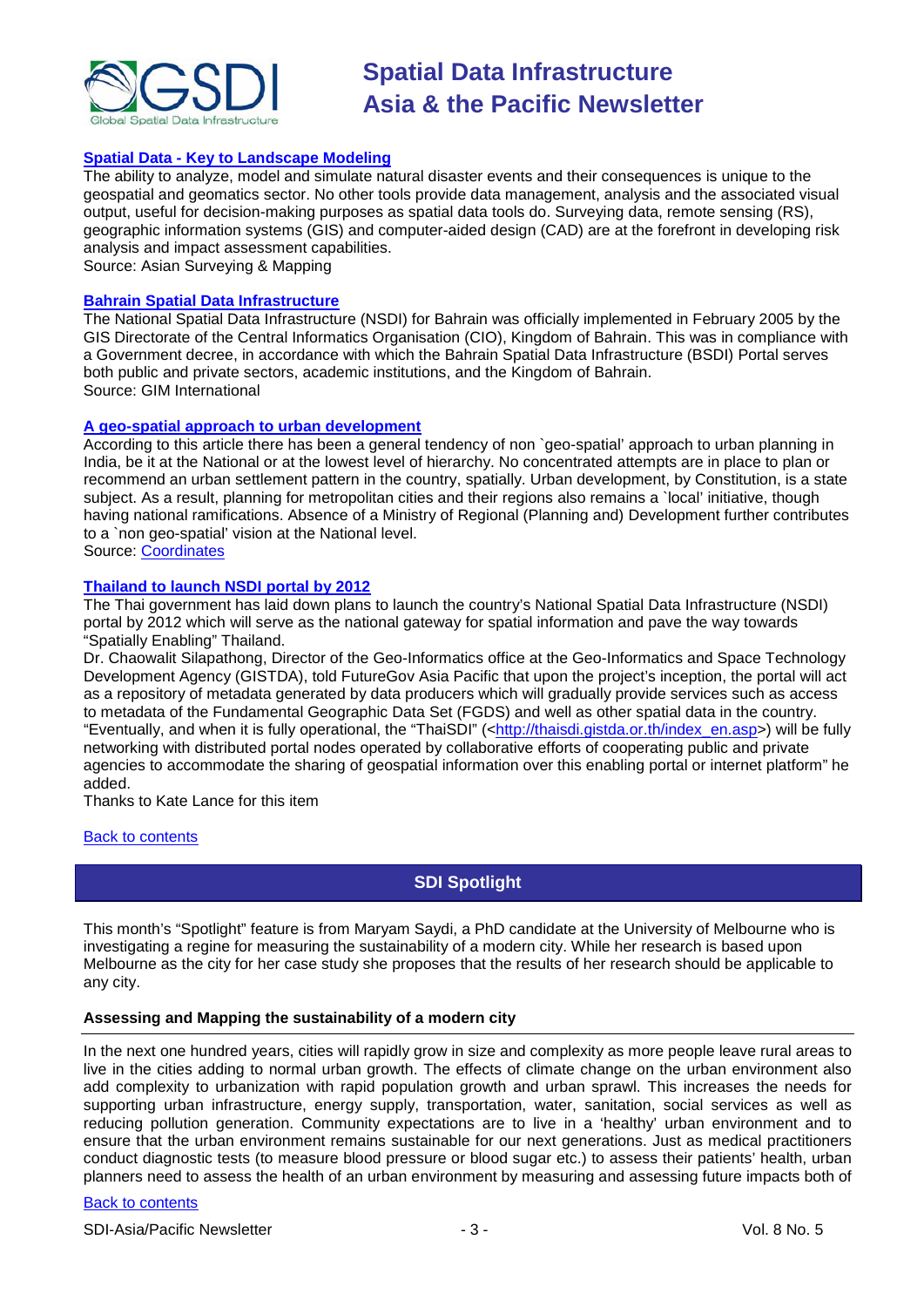

and on the urban environment. This is a key policy instrument for decision makers to make sure whether environmental, social and economic urban sustainability bottom-lines are balanced or not.

To ensure a city works well, urban planners should select and apply sustainability indicators carefully and appropriately. Indicators help in assessing the performance of urban development with different sustainability levels as well as improving community awareness of urban environment problems by visualizing, simplifying and quantifying urban environment complexities. Taking into account the inter-linkage between different urban environment disciplines, indicators facilitates urban sustainability monitoring by analyzing urban trends and estimating urban resource consumption and waste generation.



Studies on urban environment issues show that a variety of urban environment indicators such as energy consumption, water usage, and pollution production are necessary to assess the future of cities. Although these urban environment indicators are not independent from each other, they are typically considered separately. This contributes to the failure to appreciate the connections and interactions between indicators necessary to properly and fully assess urban sustainability. For example, a business area could be considered as an unsustainable area according to the energy usage indicator because the area is well lit to attract people and to provide security.

However, the same area could be seen as a sustainable area according to the water usage indicator. These different issues confuse urban environment sustainability assessment. Thus it is important to seek an integration of the many interconnected urban environment indicators such as energy and water consumption or waste production. Integrated indicators bring the assessment of the sustainability of an urban environment closer to the real world. This would assist urban planners to make better decisions.

Research to enhance our understanding of the sustainability of urban environmental issues requires the collection and integration of spatial and non-spatial data on the critical measures of economic, social, natural, and physical activities. Devising an integrated spatial indicator, helping to show the distribution of sustainability in urban areas now as well as estimating the future burden on the urban environment for any changes in land use, population or structural development is required. Providing technical solutions for better spatial data management is now recognized by government and local authority managers as an essential aid to informed decision-making and designing of spatial models for the urban inhabitants.

As with all the world's cities, Australian cities are also of great concern. The population of Melbourne (currently 3.8 million) is projected to grow by 1.2 million over the next 20 years and by 3 million over the next 50 years. Building and managing such a city in a sustainable fashion poses a significant challenge. Further complicating future forecasting is climate change. By the year 2030, Melbourne could experience an increase in temperatures over 35°C for longer periods of time: currently 9 days per year but expected to increase to 11-13 days. So, where does Melbourne go next? How can the problems of such a growing city be dealt with into the future?

My research reviews three urban environmental indicators: energy, water and waste. Based on these indicators, an integrated spatial model will map the current sustainability status of an Australian city, Melbourne being the subject of my case study, suburb by suburb or block by block, assessing the distinct roles of parklands, residential, commercial and industrial areas and the potential differences within urban land use types which come from differences in vegetation, population densities, and the sustainability measures which are part of contemporary planning, design and building methods. Using this base, it should be possible to forecast future urban sustainability levels under a range of potential urban population or growth model development scenarios. The results will be projected on a visual platform.

However, many challenges are evident in developing a Melbourne sustainability platform. These include spatial and non-spatial data availability, compatibility between different data sources and the various geographical scales, and issues of access to data. The diversity of approaches to urban sustainability modeling is another challenge that makes an integrated spatial model, combining different environment indicators, problematic. My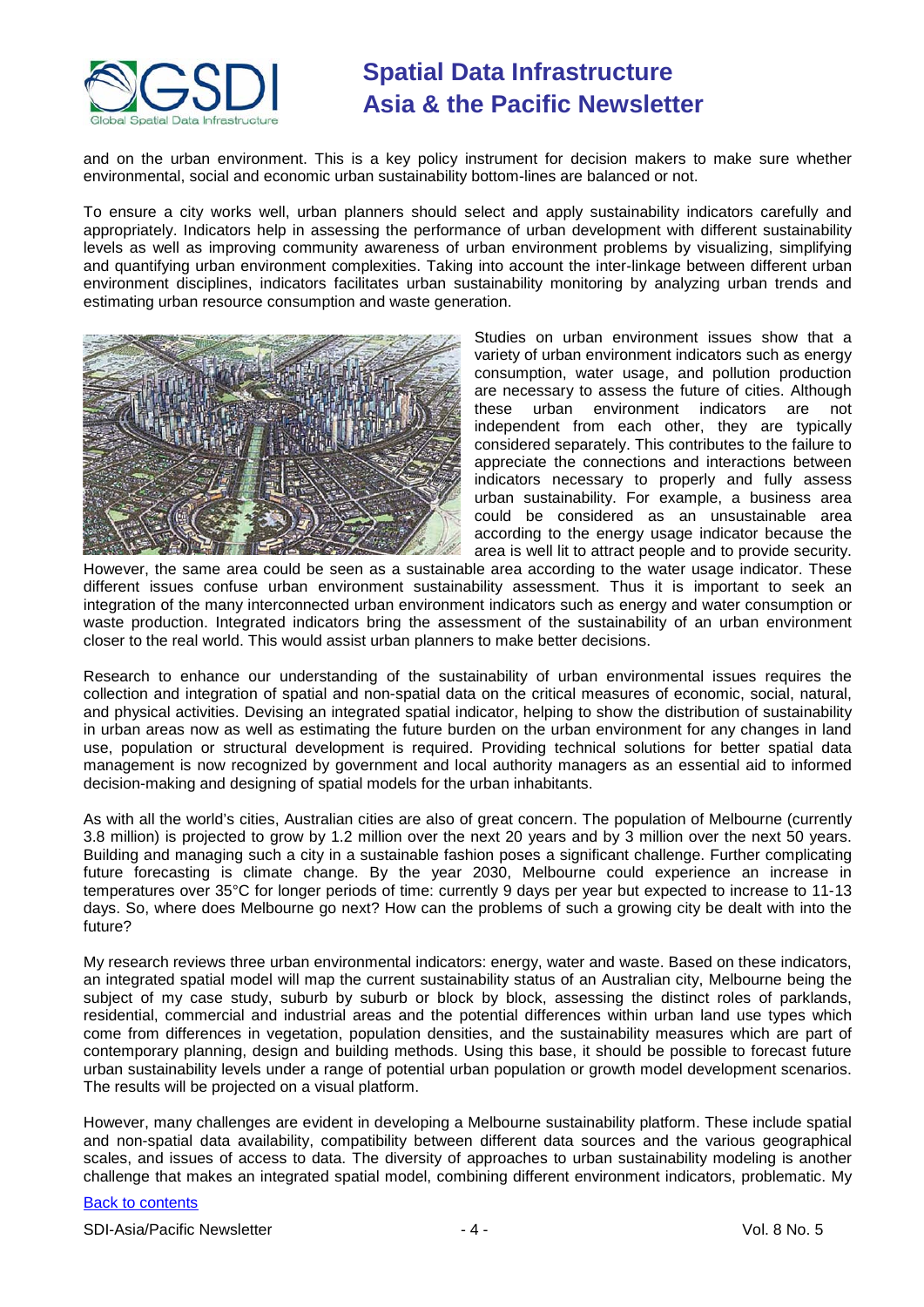

present research seeks to present an overview of the opportunities and difficulties in designing an integrated spatial model for a sustainable city. I hope to overcome at least some of these difficulties, and realize the opportunities, through purposeful data collection and statistical modeling.

The editors remind our subscribers and readers that we welcome contributions for the *Spotlight* feature.

#### <span id="page-4-0"></span>[Back to contents](#page-0-0)

### **GIS Tools, Software, Data**

#### **Emergency Mapping Team supplies resources for Japan Disaster**

ESRI announced that more than a dozen organizations have come together to provide mapping support for the Japan earthquake and tsunami disaster. The group, known as the **Emergency Mapping Team (EMT)**, is supplying [maps and web services](http://www.drs.dpri.kyoto-u.ac.jp/emt/) that are being used to make better decisions for relief and recovery efforts related to the recent Tohoku, Japan, earthquake and resultant tsunami. EMT-produced maps are enhanced with information generated by disaster management experts that helps supply updated status reports on the overall situation. Accordining to the announcement, EMT maps and services give people information on shelters, highway and traffic conditions, infrastructure, and more. For example, EMT-produced resources have been used by the Japanese government to understand conditions on the ground, develop a list of recovery and relief priorities, and deploy personnel and equipment. These resources are available online as both static maps and dynamic map services available for mashup capability. As new maps and services are created, they are made available online at the [EMT website.](http://www.drs.dpri.kyoto-u.ac.jp/emt/en/)

Source: Esri.com [Thanks to Wonkug Baek for this item]

#### **[GIS is a mission critical application](http://geospatialworld.net/index.php?option=com_content&view=article&id=21934%3Agis-is-a-mission-critical-application&catid=66%3Aapplication-miscellaneous&Itemid=1)**

GIS has become a mission critical application for many government departments, according to Dr. Kadir Bin Taib, Director General at the Department of Survey and Mapping in Malaysia. In an interview with *[FutureGov](http://www.futuregov.asia/articles/2011/mar/29/gis-enabled-decision-making-malaysias-government-a/)*, Dr. Taib agreed that GIS has the capacity to transform decision making within the government by way of using it to enhance and streamline business processes, and ensure precious resources are used wisely.

… "At the national level, spatial information is crucial not only for national security, but even for the socio-economic development of the nation. For example, detailed utilities mapping will not only provide service providers with a tool to manage utilities but will also be an important tool as a location-based service in time of emergencies" he said.

Government agencies need proper asset management for the effective streamline of services such as utilities, telecommunications, and healthcare, and this can be satisfactorily handled by using geospatial information system and integrating it in government decision making.

Source: Geospatial World Weekly

#### **Chinese city tracks officials through GPS-enabled phones**

The local government of a major Chinese city, Chongqing, is now tracking down the whereabouts of its officials using GPS-enabled phones. Chongqing is a major city in southwest China. It is one of China's four directcontrolled municipalities - the other three being Beijing, Shanghai and Tianjin. Each government official has been provided with a GPS enabled 3G mobile phone to ascertain his location. Officials are required to keep the phone 24 hours a day and report their location whenever they are contacted. If their report differs from the GPS reading, disciplinary action is taken against them. The system has also come under criticism from the community. Lin Zhe, a law professor, said that while strengthening the inspection of officials outside working hours was necessary, tailing them with a GPS-equipped phone was the worst way of doing it. Source: [NDTV](http://www.ndtv.com/article/world/chinese-city-tracks-officials-through-gps-enabled-phones-98061?cp) [Thanks to Wonkug Baek for this item]

#### **[The Australian Government has released to the mining and exploration industry new pre-competitive](http://www.ga.gov.au/about-us/news-media/media/releases/2011/05042011_frome.jsp)  [data collected from the most extensive single survey of its kind in Australia.](http://www.ga.gov.au/about-us/news-media/media/releases/2011/05042011_frome.jsp)**

The survey commenced in May 2010, and collected pre-competitive airborne electromagnetic (AEM) data over 32,300 line-kilometres covering 95,450 square kilometres in South Australia's outback

The area covers almost ten percent of South Australia's total area - that's around half the size of Victoria - from the Frome Embayment to the northern Murray Basin, east and north of the Flinders Ranges in South Australia. Source: Geoscience Australia

#### [Back to contents](#page-0-0)

SDI-Asia/Pacific Newsletter  $\sim$  5 - Section 1.5 - Vol. 8 No. 5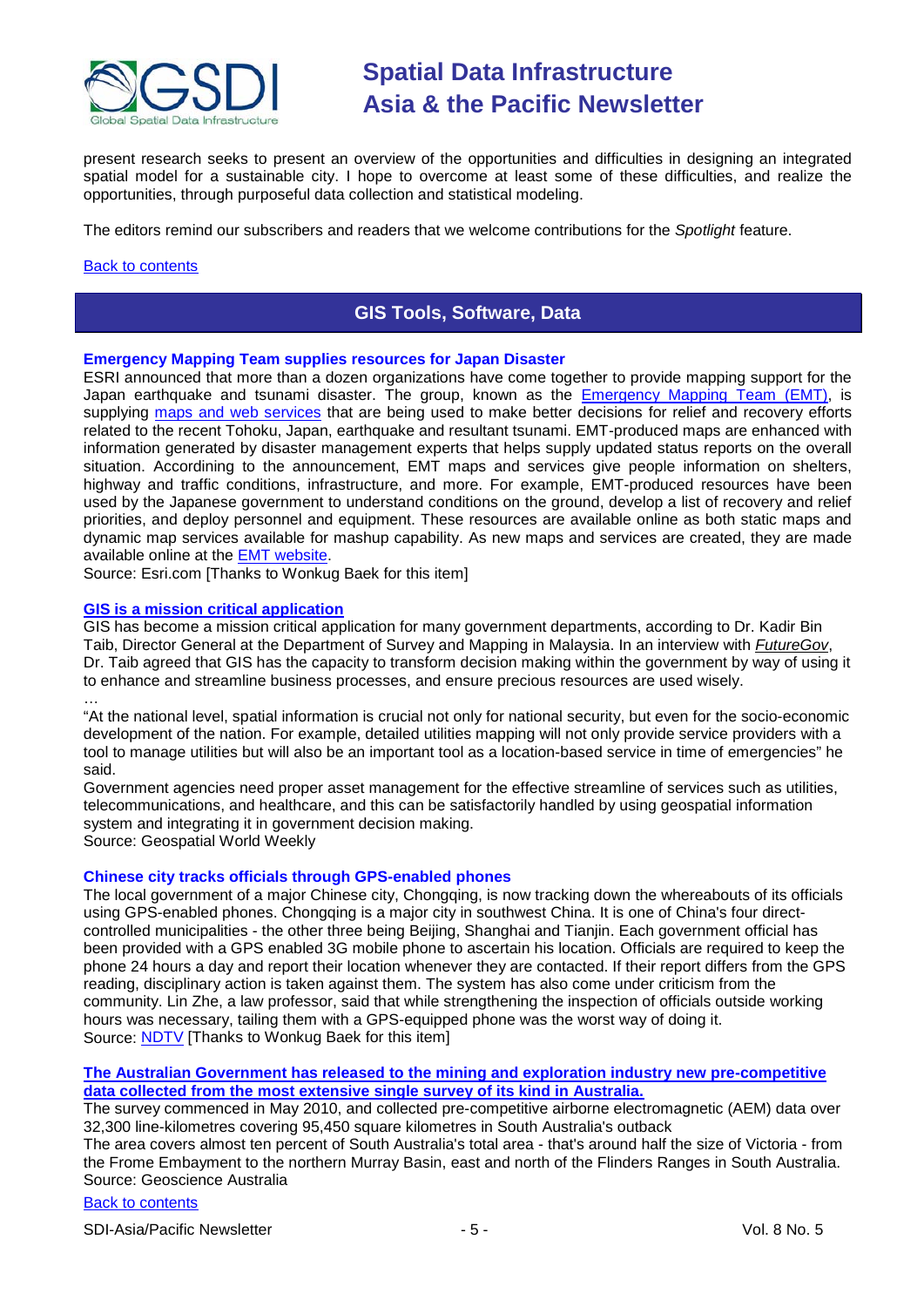

#### **Abu Dhabi launches GIS portal**

The Municipality of Abu Dhabi City has launched the initial phase of "Makani" service to serve as a Geographical Information Systems (GIS) Portal and a focal point of information and spatial data-related assets. The Portal is set to provide easy access to a vital pool of information that helps cut short transactions processing time and cost besides eliminating any overlapping or duplication of processes. It also supports taking informed decisions in a speedy & dynamic manner using latest technological systems in a process that echoes the Municipality's Mission of delivering top quality, effective and customer-centric services. Source: [Municipality of Abu Dhabi City](http://www.adm.gov.ae/en/News/desc.aspx?NID=347&div=Cat&mnu=Cat&MenuID=62&CatID=85) [Thanks to Wonkug Baek for this item]

#### **[Protection for Koala Goes Online](http://www.asmmag.com/features/feature/protection-for-koala-goes-online-01041002)**

An innovative new online mapping portal that will mobilise communities to help protect koalas and their habitats was launched today by Esri Australia and the Australia Koala Foundation (AKF). The AKF's KoalaMap lets visitors be part of efforts to protect Australia's cutest national treasure by providing the ability to add to research on koala sightings and habitat quality into easy to navigate maps of their local areas.



Source: Asian Surveying and Mapping Magazine

#### **Philippine unveils 3-D mapping project**

President Benigno Aquino III of Philippines announced on April 8 that the Government allocated PHP (Philippine Currency) 1 billion for three-dimensional mapping of the entire country. It is designed to minimise damage during natural disasters. The President said, "One of our proposals is the development of a comprehensive 3-D mapping of the whole Philippines. We will release P1 billion for this. With this mapping, our perspective of every corner of the country will widen, resulting in an improved capability to know which areas are vulnerable to floods."

Source: [newsinfo.inquirer.net](http://newsinfo.inquirer.net/breakingnews/nation/view/20110408-330056/Aquino-unveils-3-D-mapping-project) [Thanks to Wonkug Baek for this item]

See also **[Philippines President Commits to 3D Map to Combat Natural Disasters](http://www.asmmag.com/features/feature/philippines-president-commits-to-3d-map-to-combat-natural-disasters-20041137)** (Asian Surveying & Mapping)

#### **US EPA released new Metadata Editor**

U.S. Environmental Protection Agency (EPA) announced the release of the newest version of its EPA Metadata Editor (EME) at [http://geogateway.epa.gov/EME/.](http://geogateway.epa.gov/EME/) The EME is a simple geospatial metadata editor that allows users to create and edit records that meet the EPA Geospatial Metadata Technical Specification and Federal Geographic Data Committee (FGDC) Content Standard for Digital Geospatial Metadata (CSDGM) requirements. This newest version (EME 3.1) runs in ArcGIS 10. It can be used as an ArcGIS extension or as a standalone tool and provides ArcGIS 10 users with FGDC synchronization capabilities. Source: [www.epa.gov](http://www.epa.gov/) [Thanks to Wonkug Baek for this item]

#### **[Web Mapping to rebuild Queensland after Floods and Cyclone](http://www.geoconnexion.com/uploads/webmappingqueensland_intv10i4.pdf)**

The Queensland Reconstruction Authority (QRA) has prepared maps of the destruction caused by the floods in Queensland and Cyclone Yasi using aerial images from across the state, accompanied by ground level images. Source: GEO: International

#### **[Datums, Projections and Measurement with Earthquakes](http://www.asmmag.com/features/feature/datums-projections-and-measurement-with-earthquakes-08041053)** by Jeff Thurston (Asian

Surveying & Mapping)

The average person working with geospatial data knows about or has heard about datums and projections. Most others have not. Try putting a Canadian datum and coordinate system (NAD83) into your field GNSS Receiver in Singapore (SVY-21) - and see what happens.



#### **US Geospatial Platform Roadmap Version 4 released**

U.S. Federal Geographic Data Committee (FGDC) has completed the Geospatial Platform Roadmap Version 4 and posted at: [<http://www.geoplatform.gov/Geospatial%20Platform%20Roadmap%20v4%20Final.pdf>](http://www.geoplatform.gov/Geospatial%20Platform%20Roadmap%20v4%20Final.pdf). The Geospatial Platform, an initiative based in the Fiscal Year (FY) 2011 Presidential Budget, with the goal of "ultimately increasing access to geospatial data," is designed to become a component of the National Spatial Data Infrastructure. The contents of the Roadmap v4 describe the vision for the Geospatial Platform and its offering of data, services, applications, and infrastructure. Concepts and approaches put forth in the Roadmap will be further clarified and refined by supplemental documents that may include implementation plans, business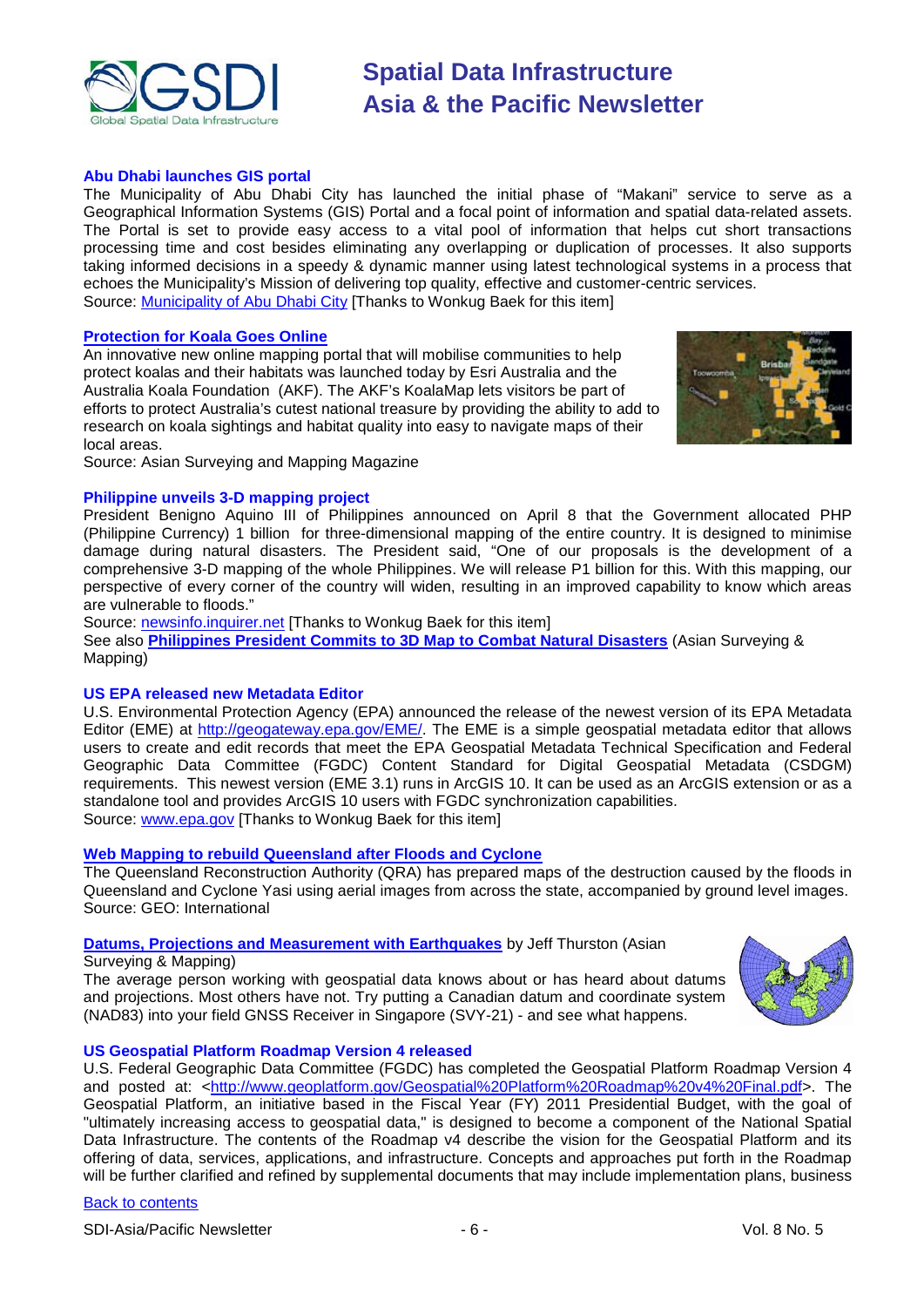

plans, technical documents, project plans, and best practice examples. This final version of the Roadmap follows a stakeholder engagement process intended to share the vision for the Platform and gather feedback from the geospatial community regarding concepts discussed in the Roadmap. Source: [www.fgdc.gov](http://www.fgdc.gov/) [Thanks to Wonkug Baek for this item]

#### **New final version of gvSIG available: gvSIG 1.11**

A new final version of gvSIG Desktop has been released: gvSIG Desktop 1.11.

It's available at the [Downloads](http://www.gvsig.org/web/projects/gvsig-desktop/official/gvsig-1.11/downloads) section of the gvSIG website.

The main new features of gvSIG 1.11 are:

- New features sponsored by Landeshauptstadt München, Referat für Gesundheit und Umwelt.
- [Copy/paste geometries between layers.](http://www.gvsig.org/web/projects/contrib/copy-paste-geometry)
- [Lateral buffer.](http://www.gvsig.org/web/projects/contrib/lateral-buffer-and-split-line-geoprocess)
- [Split line in equidistant sections.](http://www.gvsig.org/web/projects/contrib/lateral-buffer-and-split-line-geoprocess)
- [Add consecutive numbers to attribute tables.](http://www.gvsig.org/web/projects/contrib/add-consecutive-number-to-table)
- [Find duplicates records in attribute tables.](http://www.gvsig.org/web/projects/contrib/select-duplicated-rows-in-table)
- Add-ons installer (beta).
- [NavTable new version.](http://www.gvsig.org/web/projects/contrib/navtable)
- gvSIG user manual included (available in the help menu).
- [Bugfixes contributed by the developers community.](http://www.gvsig.org/web/projects/gvsig-desktop/official/gvsig-1.11/notas-de-version/improvements)

The [improvements](http://www.gvsig.org/web/projects/gvsig-desktop/official/gvsig-1.11/notas-de-version/) from the previous version, known problems, and other notes are available.

#### **[Cloud-Based Mapping Tools Emerge to Appeal to Enterprise Users](http://www.asmmag.com/features/feature/cloud-based-mapping-tools-emerge-to-appeal-to-enterprise-users-28041196)**

The move to cloud-hosted Geographic Information Systems seems to be on in full force following announcements made at last week's Where 2.0 Conference, hosted by O'Reilly Media. The event saw the debut of Google Earth Builder from Google, a new geospatial data hosting service, as well as an announcement from Esri that they will be offering hosting services via ArcGIS Online for a new paradigm of 'living maps'. Source: Asian Surveying & Mapping

#### **[How Do Geophysical Data and Geographic Information Systems \(GIS\) Relate to Each Other?](http://www.vector1media.com/dialog/perspectives/19993-how-do-geophysical-data-and-geographic-information-systems-gis-relate-to-each-other.html)**

Geophysical data and geographic information systems (GIS) are tightly connected to each other. Data arising through geophysical endeavors involves earth science, mining, archaeology, seismic, hydrological, energy exploration, geology, marine and engineering. Many different kinds of sensors can be used to capture this kind of data. That information supports the development of 2D, 3D and 4D techniques related to spatial analysis, visualization and display. A large amount of geophysical work today is related to understanding earth processes relating to earthquakes, volcanoes and flooding - all involving geological and ground survey information.

Source: Vector 1 media

#### **[Knowing What You Are Building Before You Build It](http://pubsector.com/OnTheFrontLines/Email/AutodeskSchlosser.lsp)**

Building Information Management (BIM) is a process. It's not really software. It's really a process that lets you explore a project from its physical perspective and characteristics, as well as its functional characteristics; and be able to do that digitally before 'the something' is built.

Source: [PubSector.com](http://pubsector.com/) and [V1 Magazine](http://www.vector1media.com/news/headlines/20009-knowing-what-you-are-building-before-you-build-it.html)

#### <span id="page-6-0"></span>[Back to contents](#page-0-0)

#### **News from abroad**

*"This section has been included to highlight some of the developments happening outside the region which demonstrate SDI in action.*

#### **UC Berkeley launched Transportation Injury Mapping System**

Transportation researchers at University of California, Berkeley U.S. on April 6 launched a powerful new internet tool for sorting through and mapping all of California's fatal and serious traffic collisions. Anyone can register for a free account to access the Transportation Injury Mapping System (TIMS), which has mapped 130,000 fatal and serious crashes in the state from 2000-2008 by county, city, neighborhood and traveling routes. The database will be updated with the past three years as soon as the data becomes available. "This tool is meant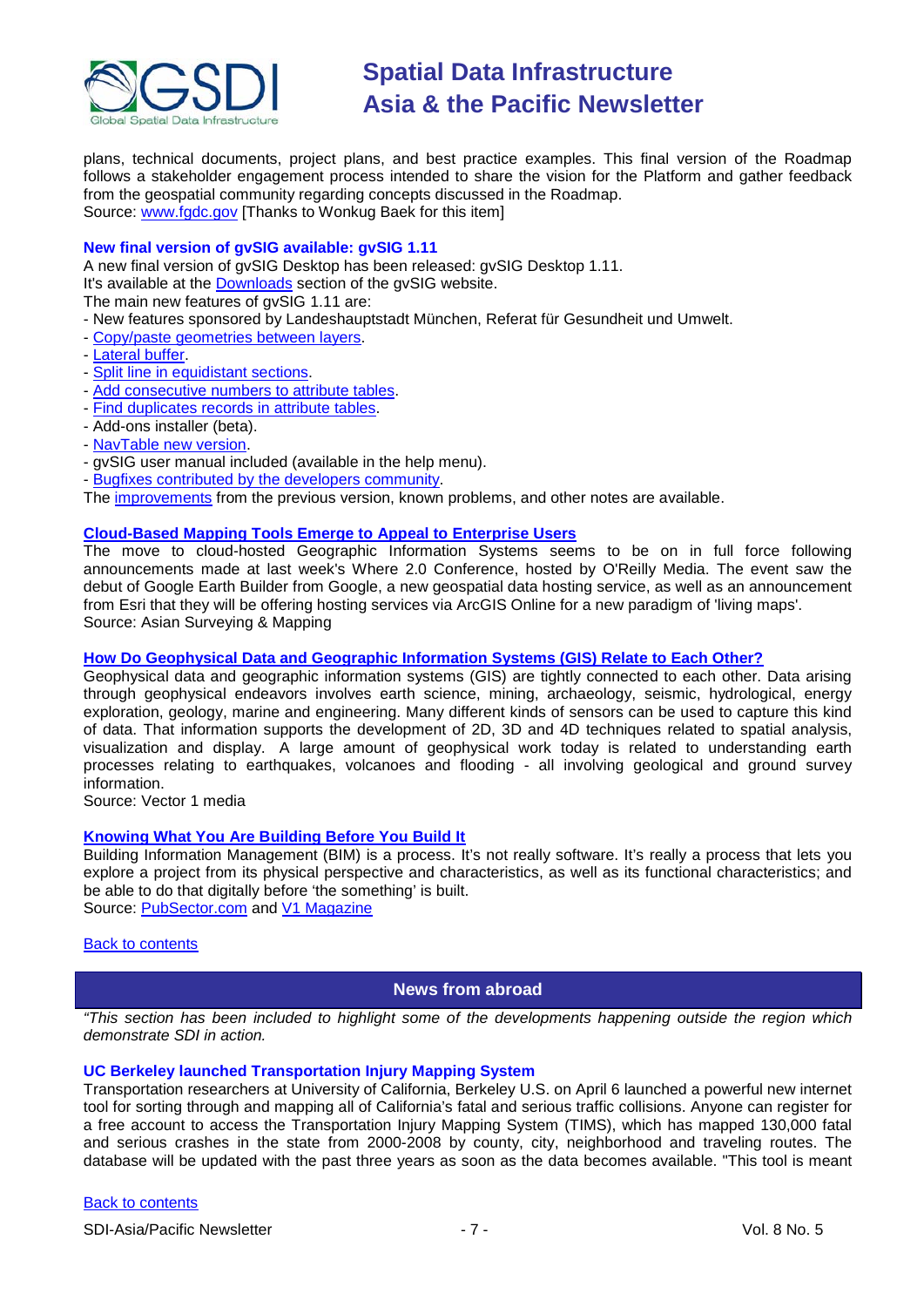

to provide professionals and the general public with data to identify traffic safety problems and potential solutions," said John Bigham, the lead researcher for TIMS. The site can be found at [http://tims.berkeley.edu.](http://tims.berkeley.edu/)

Source: [UC Berkeley](http://newscenter.berkeley.edu/2011/04/06/tims-california-traffic-collisions/) [Thanks to Wonkug Baek for this item]

### **[The Open Geospatial Consortium \(OGC®\) and Special Interest Group \(SIG\) 3D](http://www.einnews.com/pr-news/376880-ogc-and-sig-3d-advance-standards-for-3d-digital-cities-)**

[\(http://www.sig3d.org/index.php?catid=5&themaid=7613525&language=en\)](http://www.sig3d.org/index.php?catid=5&themaid=7613525&language=en) recently signed a memorandum of understanding (MOU) to cooperate in standards development and promotion of standards for the exchange and visualization of 3D geospatial content using Web-based technologies. Source: einnews

#### **Best Practices for Local government geospatial programs**

The U.S. [National Geospatial Advisory Committee \(NGAC\)](http://www.fgdc.gov/ngac) published a simple [Best Practices paper](http://www.fgdc.gov/ngac/meetings/march-2011/ngac-local-gov-gis-best-practices-paper.pdf) for Local government geospatial programs. The paper will allow city and county governments to quickly assess their geospatial programs. CIOs and GIS managers can use this to explain that they are doing a good job and should keep their funding or that they have improvements to make and need more resources. For local governments that haven't yet figured out why they need a geospatial program, there is also a [flyer](http://www.fgdc.gov/ngac/meetings/march-2011/ngac-local-gov-gis-best-practices-flyer.pdf) that lists many of the ways that local governments use geospatial technology to save money and provide better service. Source: [www.fgdc.gov/ngac](http://www.fgdc.gov/ngac) [Thanks to Wonkug Baek for this item]

#### **[Routing Ships Based on Waves and Weather](http://www.vector1media.com/vectorone/?p=7997)**

A significant amount of research is conducted with a view to routing ships more efficiently. In some cases this includes scheduling or path selection, in others it can mean monitoring the ocean, including wave topography and the development of suitable models. [DORIS](http://www.aviso.oceanobs.com/en/doris/index.html?tx_a21glossary%5Buid%5D=157&tx_a21glossary%5Bback%5D=1195&cHash=07a6605521) is a satellite sensor that is based upon making such measurements using Doppler techniques. Source: Vector 1 media



#### **[Mapping the History of Ordnance Survey's Trig Point](http://www.vector1media.com/resources/toolbox/19803-mapping-the-history-of-ordnance-surveys-trig-point.html)**

A handful of fans visited Northamptonshire to mark the 75th anniversary of the Ordnance Survey's first trig pillar, the triangular post used by surveyors, near Cold Ashby.

More than 11,000 were built across the country and by measuring angles and using trigonometry, surveyors could calculate distances between the pillars. It resulted in maps accurate to just a few metres. Sources: [BBC News](http://www.bbc.co.uk/news/uk-england-northamptonshire-13130526) and Vector 1 media

#### <span id="page-7-0"></span>[Back to contents](#page-0-0)

**Articles**

#### **[Metadata, The Freedom of Information Act, and Government Hypocrisy](http://blogs.forbes.com/benkerschberg/2011/04/11/metadata-the-freedom-of-information-act-and-government-hypocrisy/)** by [Ben Kerschberg](http://blogs.forbes.com/benkerschberg/)

Until recently, no federal court had considered the important issue of whether metadata is part of a public record and must thus be preserved by the federal government when responding to requests for information filed under the Freedom of Information Act ("FOIA"). FOIA (effective 1967) requires federal agencies to make records and documents publicly available unless they fall within one of several statutory exemptions, none of which is at issue here. FOIA further requires that the government provide requested records in any form or format requested by the person if the document is readily available in that form or format. Source Forbes magazine blog

**[Kaid Benfield](http://www.theatlantic.com/kaid-benfield)** is the director of the Sustainable Communities and Smart Growth program at the Natural Resources Defense Council, co-founder of the LEED for Neighborhood Development rating system, and cofounder of Smart Growth America & writes a blog for the *Atlantic Monthly* magazine. Some of his recent postings are:

[What does a sustainable community actually look like](http://www.theatlantic.com/life/archive/2011/03/what-does-a-sustainable-community-actually-look-like/72376/) [How history killed the suburb](http://www.theatlantic.com/life/archive/2011/04/how-history-killed-the-suburb/237815/) [Sustainable cities: what makes an urban area successful](http://www.theatlantic.com/life/archive/2011/04/sustainable-cities-what-makes-an-urban-area-successful/237668/) [The better way to know if a building is green](http://www.theatlantic.com/life/archive/2011/03/the-better-way-to-know-if-a-building-is-green/73167/)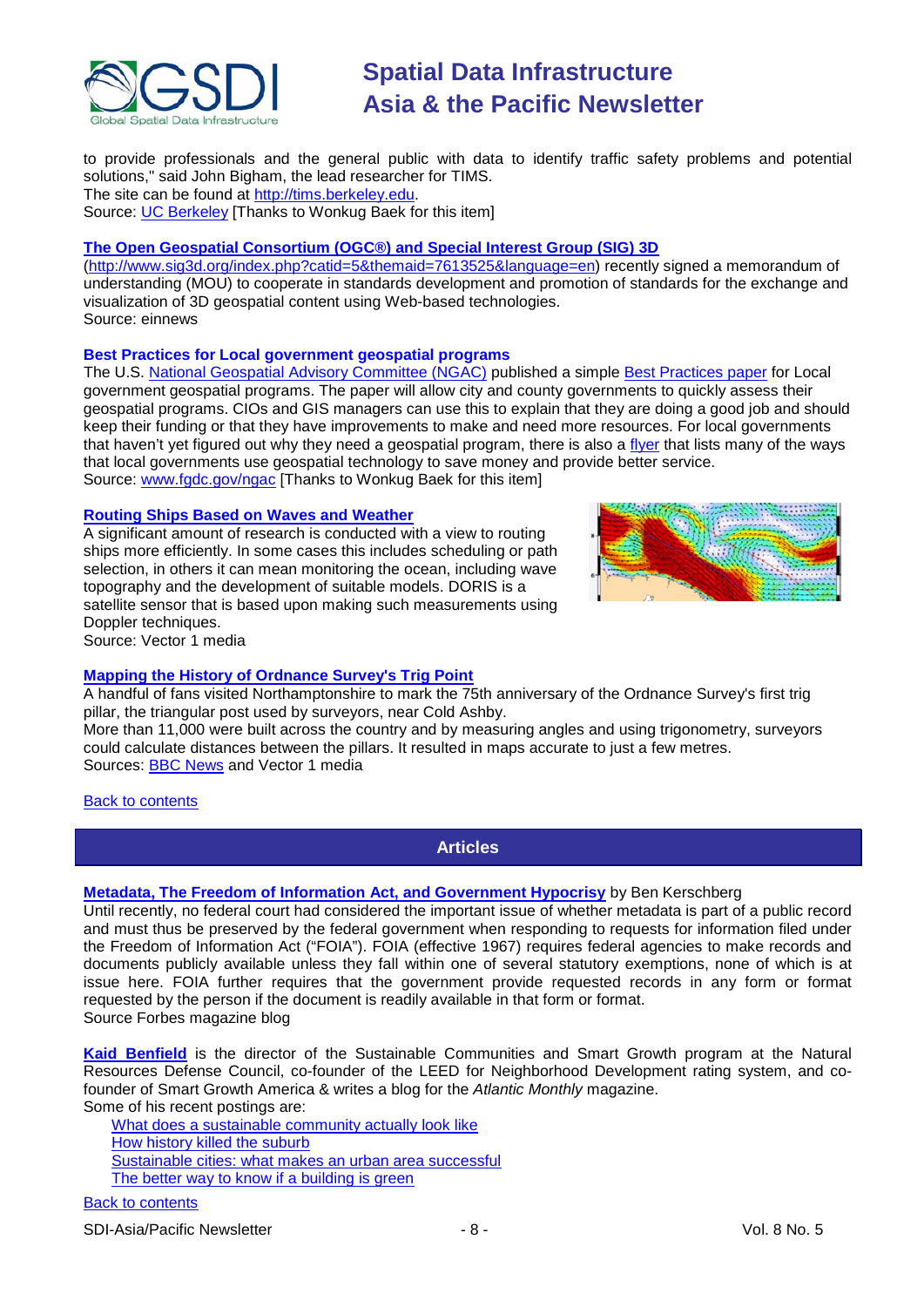

**Measurement to Modeling - [Hydrological and Meteorological Monitoring](http://www.asmmag.com/features/feature/measurement-to-modeling-hydrological-and-meteorological-monitoring-15041112)** by Jeff Thurston (Asian Surveying & Mapping)

Water is important to all living systems and the management of this valuable resource is becoming increasingly important. In addition, boundary layer measurements obtained through meteorological observation provide an integral connection to the hydrologic cycle. The range of geospatial and geomatic technologies used in this work is wide ranging and includes data loggers, dam management tools, water level recording,flood forecasting, flowmeters, topographic measurement, vegetation analysis tools and location technologies. The collection and integration of this data improves the potential for sustainable water management and enables simulation and modeling.

#### **[Online Imagery Continues to Improve](http://www.asmmag.com/features/feature/online-imagery-continues-to-improve-15041107)** by Matt Ball (Asian Surveying & Mapping)

Aerial digital cameras and satellite imagery sensors continue to improve their resolution, with more frequent visits, and increasingly these inputs are becoming available online, and as base layers for mapping mashups. The improvements that the ever-increasing imagery layers have on mapping is profound, with the ability to greatly increase the currency and accuracy of our maps, as well as to track change over time

#### **[The Case for Real Estate GIS in China](http://www.directionsmag.com/articles/the-case-for-real-estate-gis-in-china/170371)** by Yao Yongling and Li Yao

In order to accommodate the growth in housing and adapt to the increasingly complex ownership register situation, the Yancheng government officially proposed building a real estate GIS at the end of 2008, and completed construction of the system in November 2010. This system involves 420 square kilometers of land, 14 million residents and 26 million data records.

Source: Directions Magazine

#### **[The World of Geographically Referenced Information is Facing a Paradigm Shift](http://www.vector1media.com/article/features/19186-the-world-of-geographically-referenced-information-is-facing-a-paradigm-shift.html)** by Erik Kjems

One of the biggest issues or discussion subject within the whole geographic information domain at the moment is the ever-changing demands for handling information in a better and more efficient way. The domain is expanding in all kinds of directions. What remains is geo-referenced information handled with a computer. We are seeing applications and demonstrators showing off in 3D and the wonderful things one can experience here. We are seeing an ever-growing number of applications that handle online information for example traffic or flight control.

Source: Vector 1 media

### **[How Do Sustainable Design and Geospatial Technologies Relate To Each Other?](http://www.vector1media.com/dialog/perspectives/19477-how-do-sustainable-design-and-geospatial-technologies-relate-to-each-other.html)** by Jeff Thurston

The principles of sustainable design can be traced to the growing awareness about the world from an environmental perspective. Biology, ecology, earth processes and human geography all entered into the design sphere. While many architects and design professionals connected with the design in terms of the landscape, the notion of sustainable design was strongly oriented toward the underlying processes that led toward sustainability. Accordingly, geospatial are not of design, they are for design - acting primarily at the process level across lifecycles.

Source: Vector 1 media

#### **[What Lies Beneath](http://www.pobonline.com/Articles/Features/BNP_GUID_9-5-2006_A_10000000000001020865)** by Joseph D. Fenicle PS – Part I of a 2 part series

The references that accompany a land corner are not much different than a list of references when you fill out a job application--they deem the corner valid and ascertain its position. These references include the shiny tags set in power poles, the chiseled crosses in headwalls and the modern concrete monuments. Equally important as the references or accessories to a monument (now called connections in the 2009 Manual of Surveying Instructions) are the memorials that go with it. These are the broken pieces of brick or charcoal (sometimes even glass) that surround the corner monument.

Source: Point of Beginning

#### **[The South African measurement system and its origin](http://www.eepublishers.co.za/images/upload/PostionIT%202011/PositionIT_April_May_2011___SurvT_The%20SA.pdf)** by Tomasz Zakiewicz

The history of the South African measurement system is, without doubt, somewhat confusing, as is the relationship between old South African units of length, English measure, and the legal and international metre. The English and metric systems have influenced the establishment of the "commercial" Cape units, and, also, of the unit of the Geodetic Survey of South Africa. Source: Position IT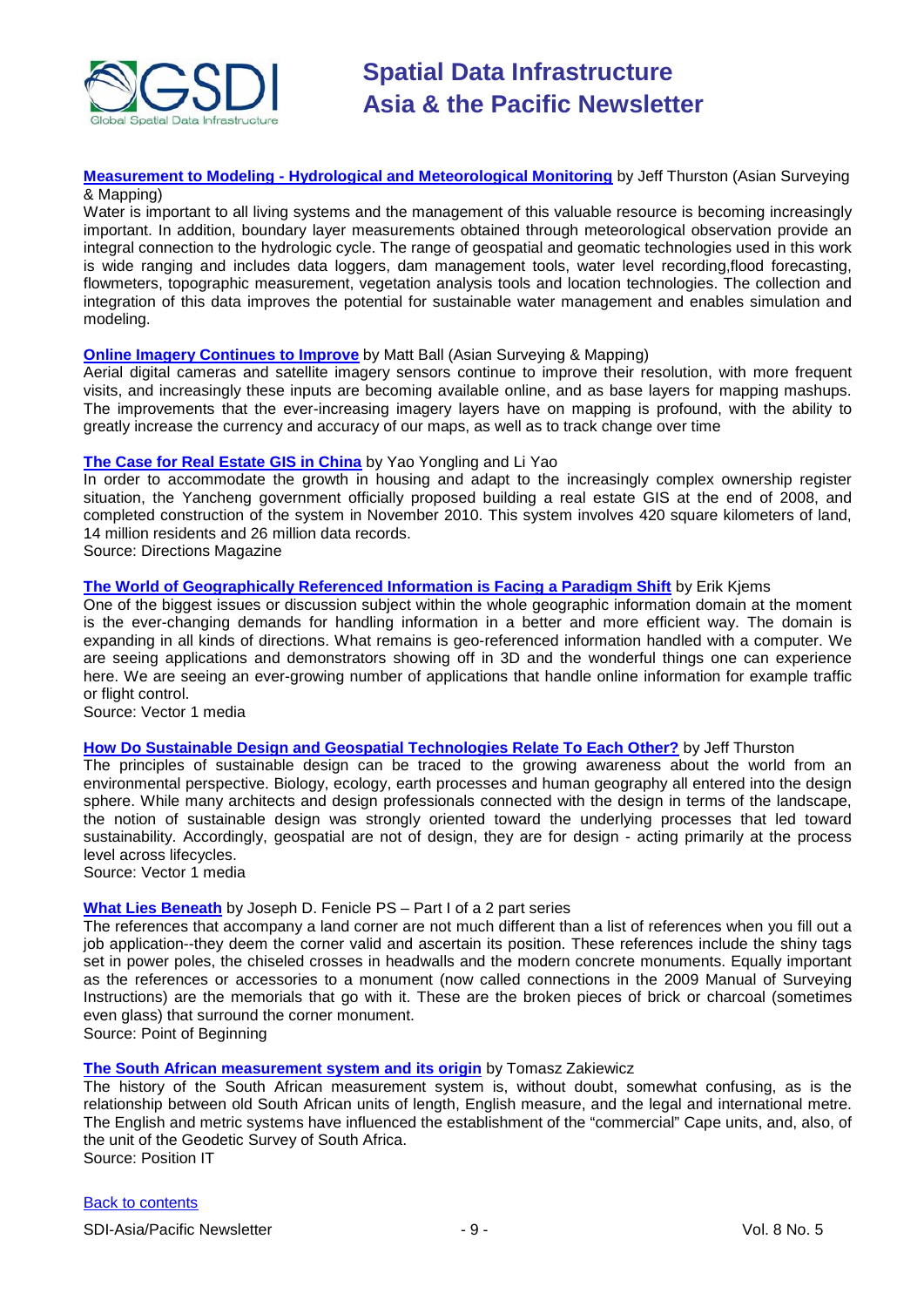

### **[Using old photographs in Boundary Research](http://www.amerisurv.com/content/view/8591/153/)** by Kenneth T Mills

A number of months ago I began a personal search for the two meridian monuments set in Marshall, North Carolina in 1898 by the U. S. Coast and Geodetic Survey. The monuments were used by local land surveyors to test their surveying compass on a true North-South line. Additional research on the North Carolina Geodetic Survey website showed three additional meridian monuments were set on the Island in the French Broad River in Marshall. One was placed in 1912, then another one in 1923 and the last one in 1928. These three monuments were single monuments with bearing to visible buildings the surveyors could use to check their compass. All five of these have been removed or buried due to grading and construction.

…

I studied photography for more than 20 years and had a part time photography business for most of that time, which gave me considerable knowledge of how and where pictures are taken. Also, earlier in my land surveying career I studied aerial photographs and how to measure objects seen in the pictures. So using my knowledge of photographs and the same forensic procedures I use during the land surveys I work on, I've been able to locate approximately where these two monuments were placed. Source: The American Surveyor

#### **[Using Google Earth](http://www.amerisurv.com/content/view/8438/153/)** by Kenneth T Mills

I'm sure many surveyors like myself have downloaded and played with Google Earth. I have virtual map pins stuck in places where I've lived and worked, and pins placed at Air Force bases where I was stationed in the United States, Europe and North Africa. There are pins in the area around Asheville, North Carolina where I now live and a bunch in and around Wilson where I grew up—like the first house my folks rented in Wilson more than 50 years ago, which is still standing. With streets that have photo bubbles, I can pop in and see what the area looks like today.

Source: The American Surveyor

#### **[Knowing your Limitations](http://www.lidarnews.com/content/view/8329/136)** by Stephen Clancy

Any time a new technology - whether hardware or software makes its way onto the market and into our tool box, we are always quick to determine what it does and how it works. We take our new shiny toy around and shop it to our clients and tell them all the great things that it does – how it will save them money, help them do something great or change the game. Equally (if not even more so) important, we should also know the limitations of our tools – a common mis-step.

By knowing the limitations we don't oversell/misrepresent our new toys' capabilities, or mislead our customer. In the case of Mobile LiDAR we can mitigate system limitations by effective augmentation of the collection methodology, or by supplementing collections with traditional surveying (or other means) to meet project requirements or expectations. Clients will respect us more when we are truthful about what we can, and cannot deliver.

Source: LiDar News

#### <span id="page-9-0"></span>**[Back to contents](#page-0-0)**

### **Books and Journals (including Videos and Web publications)**

#### **[John Speed proof maps -](http://www.lib.cam.ac.uk/deptserv/maps/speed.html) Atlas.2.61.1 – AVAILABLE ONLINE**

Cambridge University Library has one of five known sets of proof maps prepared for John Speed's Theatre of the Empire of Great Britaine, which was published in 1611/12. The maps were printed from copper plates which had been engraved, in reverse, by Jodocus Hondius in his workshop in Amsterdam. Maps printed from the plates - proofs - would have



been sent back to England for checking. The maps in Cambridge University Library's set of proofs are in a late state of preparation, but

many were altered before being published. The map of Cheshire, which had been produced as early as 1603 by English engraver William Rogers, was completely replaced following the death of Rogers in 1604. Source: Cambridge University Library

#### **[LiDAR News, Vol 1, No 5](http://www.lidarnews.com/newsletter/Vol1No5.htm)**

**[SERVIR-Africa community news -](http://www.servir.net/africa/index.php?option=com_mamblog&Itemid=54&task=show&action=all&id=0&ignorecount=1) entries posted in March 2011**

[Back to contents](#page-0-0)

SDI-Asia/Pacific Newsletter  $\sim$  10 - 10 - Vol. 8 No. 5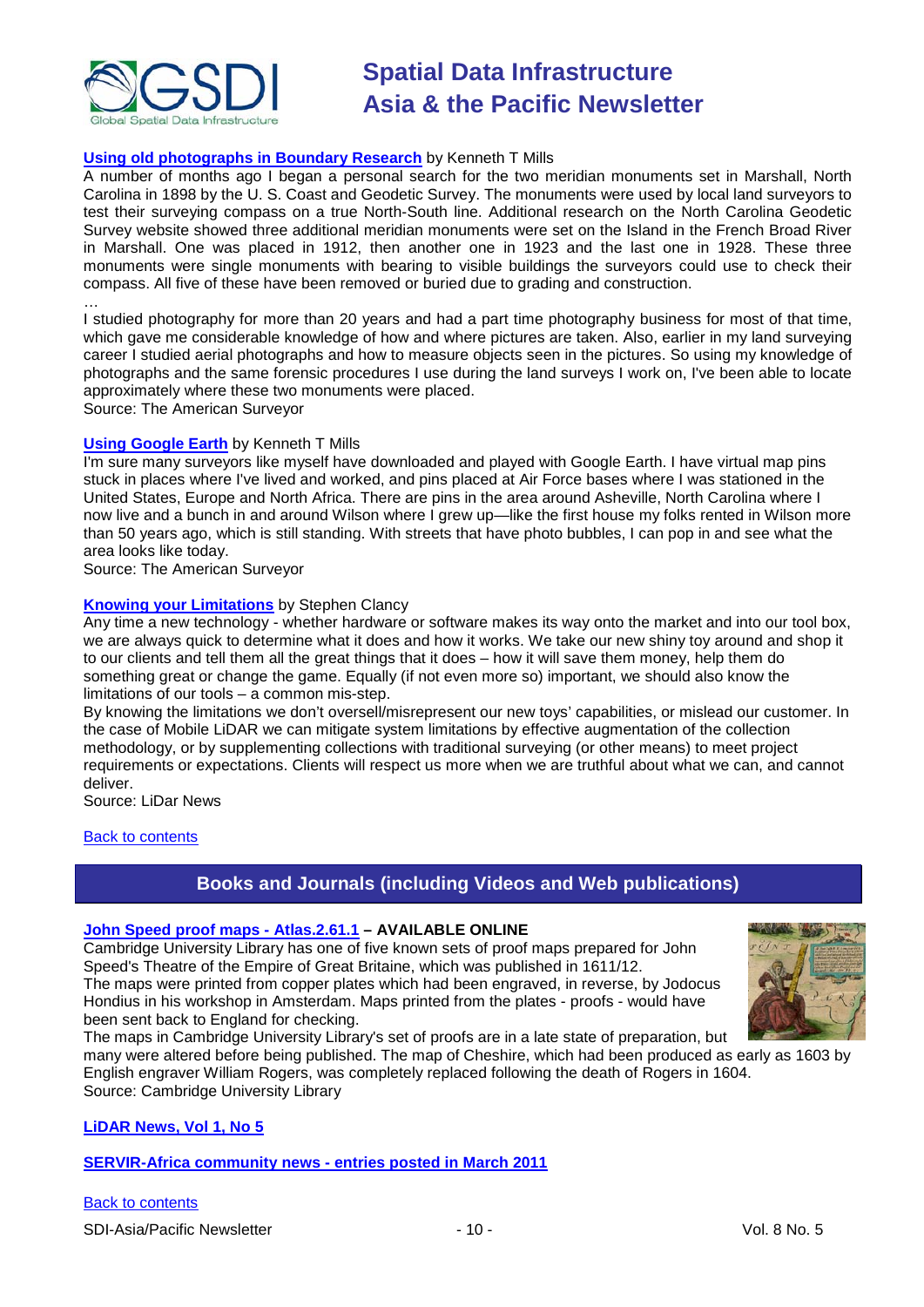

#### **[The third episode of the Geospatial Revolution Project has been released](http://geospatialrevolution.psu.edu/episode3/complete)**

**Fourth episode due for release on May 3.** Source: GIS Lounge [Thanks to Wonkug Baek for this item]

**[Audio slideshow: Mapping Africa](http://www.bbc.co.uk/news/world-12675464)** Source: BBC News World and [V1 Magazine](http://www.vector1media.com/news/headlines/19073-audio-slideshow-mapping-africa.html)

**[The American Surveyor newsletter](http://www.amerisurv.com/newsletter/02MAR2011.htm)** (2 March) and [30 March](http://www.amerisurv.com/newsletter/30MAR2011.htm)

**GISuser - [GIS and Geospatial Technology News](http://www.gisuser.com/)**

**[Think Quarterly](http://thinkquarterly.co.uk/#aboutthebook)** – Google's new on-line magazine

#### **[World Bank-UN Report on Natural Disasters](http://go.worldbank.org/MTEU5526E0)**

Earthquakes, droughts, floods, and storms are natural hazards, but unnatural disasters are the deaths and damages that result from human acts of omission and commission. Every disaster is unique, but each exposes actions by individuals and governments at different levels that, had they been different, would have resulted in fewer deaths and less damage. Prevention is possible, and this book examines what it takes to do this cost-effectively.

The Report is available from<http://www.gfdrr.org/gfdrr/node/281>

- OR - <http://issuu.com/world.bank.publications/docs/9780821380505>

#### <span id="page-10-0"></span>**[The Atlas of SOUTH AUSTRALIA](http://www.atlas.sa.gov.au/go/home)**

The Atlas of South Australia is an initiative of the South Australian Government to provide a common access point to maps and geographic information about South Australia in an interactive atlas format. The Atlas has been sponsored by GSEC which is made up of representatives across government. GSEC nominated [Planning](http://www.atlas.sa.gov.au/index.cfm?objectId=42A31606-1034-5339-FA19595F5CA577EF)  [SA](http://www.atlas.sa.gov.au/index.cfm?objectId=42A31606-1034-5339-FA19595F5CA577EF) as the lead agency in this initiative in the early stages of its development.

[Back to contents](#page-0-0)

### **Just for Fun!**

#### **[The Kayak Surveyor](http://www.pobonline.com/Articles/Cover_Story/BNP_GUID_9-5-2006_A_10000000000001020803)** by Fernando Biascoechea

Hydrographic surveying in shallow water requires a unique approach. Surveyors at RLDA Surveying & Mapping are experienced at working in deep water. Established in 1954 in the Commonwealth of Puerto Rico, the firm has successfully



completed thousands of projects for clients in both the private and public sector, and hydrographic surveys are a mainstay of its business. But when an engineering and architectural firm contracted the company in 2010 to perform pre- and post-construction hydrographic surveys for a new maritime police pier, RDLA



**MSASTERS** 

surveyors encountered a new challenge. Would their traditional methods work in shallow water?

Renán López de Azúa, PLS, president and owner of RLDA, knew the answer.

"Conventional survey vessels, usually 20 to 30 feet long, are not an option in small rivers, creeks and lagoons," he says. "To provide our clients with the most reliable hydrographic data in extremely shallow and soft-bottom water, we recognized that we needed to enhance our traditional surveying platform."

Led by de Azúa, RLDA's surveying team modified a kayak to handle data acquisition in water as shallow as 1 foot deep. The resulting vessel has proven useful far beyond the initial police pier project. Source: Point of Beginning

#### **[Arctic Sundial](http://www.amerisurv.com/content/view/8593/153/)**

How do you make a clock that has a four-foot dial, a seven-foot hour hand, no moving parts and is solar powered? Make it a heliochronometer and it'll tell time all year long except on cloudy days and at night. But will a sundial work near the Arctic Circle in the winter? That was my project goal in 1992, but it took me until winter solstice 2010 to actually call it finished. Why so long? From inception to the moment when 300 pounds of steel, aluminum and bronze finally synchronized to tell the time of day in Fairbanks, Alaska, here is the story.

#### [Back to contents](#page-0-0)

SDI-Asia/Pacific Newsletter  $\sim$  11 - 11 - Vol. 8 No. 5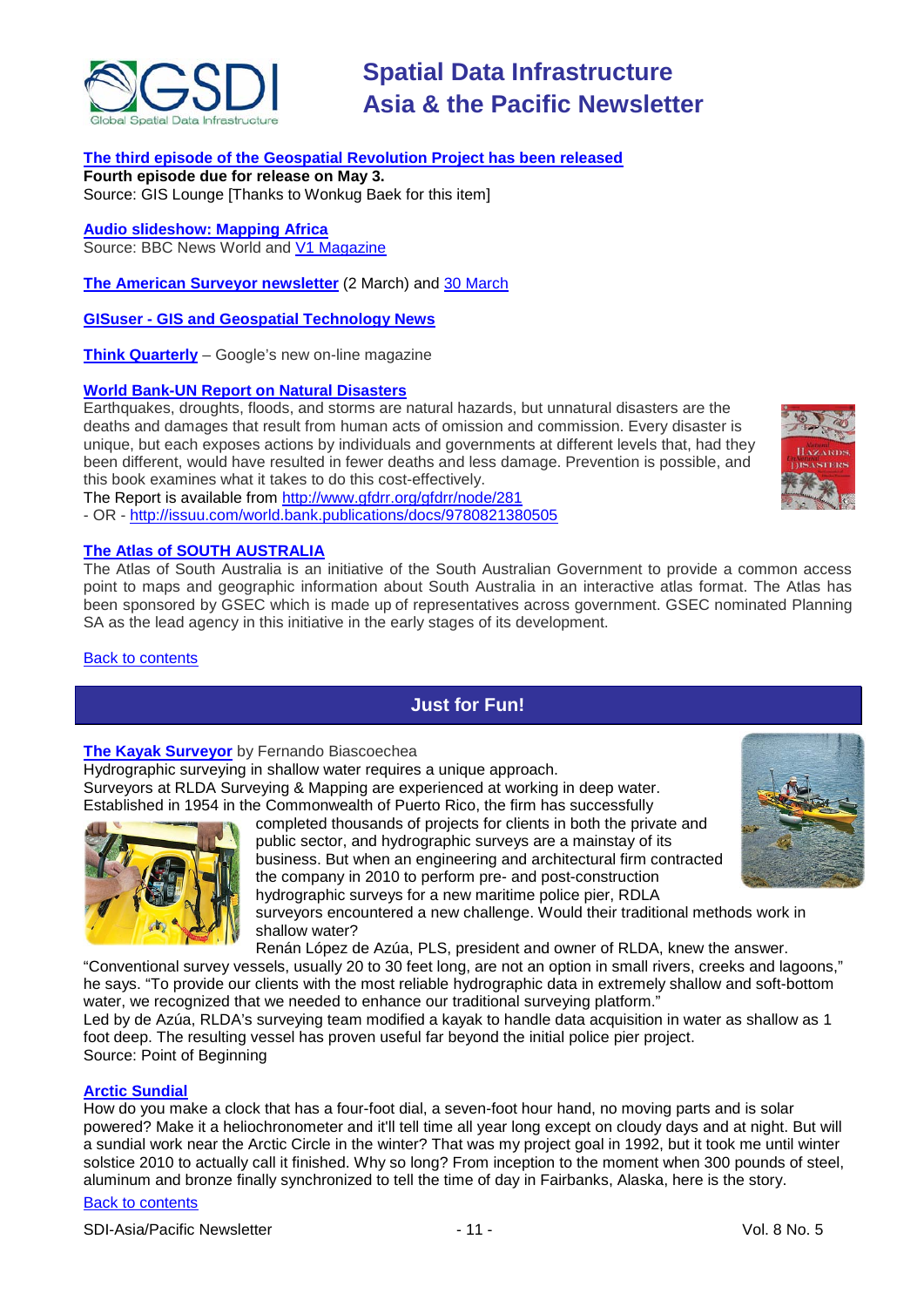

#### Source: The American Surveyor

**QUESTION from the editors:** How do you read an arctic sundial in the middle of an arctic winter?



#### **[San Diego Zoo puts tracking devices on tortoises](http://www.signonsandiego.com/news/2011/apr/30/san-diego-zoo-puts-tracking-devices-tortoises/)**

Thirty-six [tortoises](http://topics.signonsandiego.com/topics/Tortoise) meandering in the arid [desert](http://topics.signonsandiego.com/topics/Desert) landscape outside Las Vegas are never really alone, thanks to small [radio transmitters](http://topics.signonsandiego.com/topics/Transmitter) and [GPS](http://topics.signonsandiego.com/topics/Global_Positioning_System) devices attached to their green and brown shells.

The [San Diego Zoo](http://topics.signonsandiego.com/topics/San_Diego_Zoo) placed the tortoises in the wild Wednesday after they were nurtured at th[eDesert Tortoise](http://topics.signonsandiego.com/topics/Desert_Tortoise) Conservation Center, a partnership between the zoo and federal and state agencies. This is the first time a high-tech tracking device has been affixed to the exoskeletal creatures to monitor their movements.

Source: SignOnSanDiego News and [V1 Magazine](http://www.vector1media.com/news/headlines/20011-san-diego-zoo-puts-tracking-devices-on-tortoises.html)

#### <span id="page-11-0"></span>[Back to contents](#page-0-0)

### **Training Opportunities**

#### **[Summer School "Advanced Spatial Data Infrastructures", Leuven, Belgium](http://www.spatialist.be/201101-school/index.htm)**

This event will take at the Irish College in Leuven between 8 and 15 July 2011, and is organised by the University of Melbourne (Australia), Leuven University and Brussels University (both Belgium), and supported by Global Spatial Data Infrastrucure (GSDI) Association. The key objective of this Summer School is to enhance the knowledge about the current developments in the field of spatial data infrastructures.

#### **gvSIG Training platform opens with a first course for gvSIG users**

The gvSIG Association tries to increase its learning offer through online courses, publishing a new learning platform: gvSIG Training. In parallel, the gvSIG Association launches its official certification program. It's a step forward in the training processes in free geomatic, creating an online training centre, that contributes to the spreading as well as to the sustainability of the gvSIG project. Training without geographic barriers, and with the best professionals.

In this platform, you will find courses in several languages to learn to use the different applications of the gvSIG project, in a user level as well as in a developer one. The courses list will be extended gradually with different gvSIG and free geomatic specialization courses (databases, map servers...), with the objective of covering the different needs of the Community.

The courses offered by gvSIG Training are part of the training routes that are required to obtain the gvSIG official certification.

For further information:

- gvSIG Training: [<http://gvsig-training.com/>](http://gvsig-training.com/)

- gvSIG Certifications: [<http://www.gvsig.com/services/certification>](http://www.gvsig.com/services/certification)

### **GIS Courses by Distance Education**

#### **NSW Riverina Tafe**

The courses listed below are all full Geographic Information Systems courses which can be studied over a number of semesters by distance study pathways.

[Certificate III in Spatial Information Services \(GIS\)](http://www.rit.tafensw.edu.au/nec/nrme/giscourses#Cert III in Spatial Information Services (CPP30109))

[Certificate IV in Spatial Information Services \(GIS\)](http://www.rit.tafensw.edu.au/nec/nrme/giscourses#Cert IV in Spatial Information Services (CPP40209))

[Diploma of Spatial Information Services \(GIS\)](http://www.rit.tafensw.edu.au/nec/nrme/giscourses#Diploma of Spatial Information Services (CPP50207))

Sourc[e: NSW River](http://www.rit.tafensw.edu.au/nec/nrme/giscourses)

#### **[Participatory Spatial Information Management and Communication Training Kit now available on-line](http://www.cta.int/en/About-us/CTA-news/Participatory-Spatial-Information-Management-and-Communication-Training-Kit-now-available-on-line)**

Co-published by CTA and IFAD in English and Spanish, the Training Kit is a unique product that can be tailored to meet user needs, ensuring that employees get the best training available on Participatory Spatial Information Management and Communication.

The [online version](http://pgis-tk.cta.int/) was launched at the beginning of March 2011. The DVD version was launched in December 2010. The Training Kit contains 15 Modules, each presented through a series of Units. Modules cover the entire spectrum of good developmental practice – from mobilising communities to developing a communication strategy based on the outcome of participatory mapping activities. The Modules touch on topics such as the fundamentals of training, ethics and community groundwork and processes as well as the more technical low-,

#### [Back to contents](#page-0-0)

SDI-Asia/Pacific Newsletter  $\sim$  12 - 12 - Vol. 8 No. 5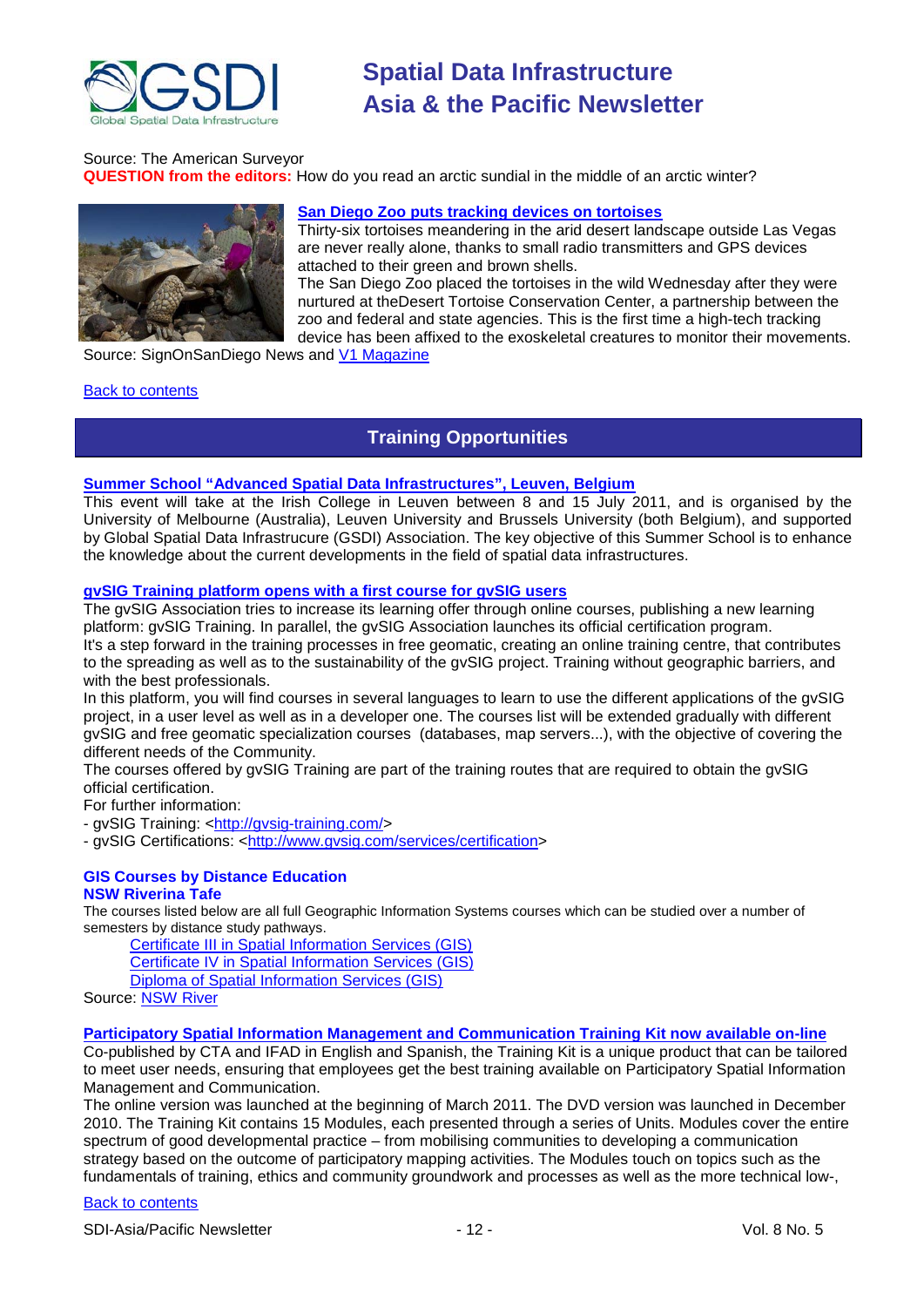

mid- and high-tech participatory mapping methods.

Users decide what they want to cover and when. The product has been developed using the Multimedia Training Kit (MMTK) approach – which allows you to pick and choose those Modules, Units and components that best suit your particular requirements and develop a curriculum to suit your specific needs. **Publishers:** Technical Centre for Agricultural and Rural Co-operation ACP-EU (CTA), Wageningen, The Netherlands and International Fund for Agricultural Development (IFAD), Rome, Italy Source: [The Centre for Agricultural and Rural Cooperation](http://www.cta.int/en/About-us/Who-we-are)

#### **[Safe Software FME free One Day Event -](http://www.lagenspatial.com.au/service/fme-world-tour-2011.html) Sydney CBD - Friday, 13 May 2011**

FME (Feature Manipulation Engine) is an integrated collection of Spatial ETL (Extract, Transform, and Load) tools for spatial data transformation and data translation produced by Safe Software Inc. of Surrey, British Columbia, Canada. It greatly assists users convert data between formats, as well as process data geometry and attributes.

Thanks to Ross Johnson for this item

#### <span id="page-12-0"></span>[Back to contents](#page-0-0)

### **Funding Opportunities, Awards, Grants**

### **[Google Anita Borg Memorial Scholarship: Asia](http://www.google.com/anitaborg/apac/)**

Through the Google ICT Scholarship, women are encouraged to excel in computing and technology and become active role models and leaders. Multiple scholarships will be awarded based on the strength of candidates academic performance, leadership experience and demonstrated passion for computer science. Each scholarship recipient will receive a \$3500 scholarship.

Eligibility requirements - candidates must:

- be a female student enrolled in full-time undergraduate or postgraduate study at an university

- be enrolled at an University in any of the following countries: Korea, Japan, Singapore, Thailand, Malaysia, Indonesia, Philippines, Vietnam.

Citizens,permanent residents, and international students are eligible to apply.

- be studying Computer Science, Software Engineering, or a closely related technical field.

- maintain an excellent academic record

**Deadline for applications for the 2011 Anita Borg Memorial Scholarship: June 1, 2011.** [Contact.](mailto:anitaborgscholars-asia@google.com)

**[Google Anita Borg Memorial Scholarships also are offered in Australia and New Zealand](http://www.google.com.au/intl/en/anitaborg/) Deadline for submitting an application will be late May 2011.**

<span id="page-12-1"></span>[Back to contents](#page-0-0)

**Conference Proceedings**

**"Nurturing 1 Malaysia through GIS"** 17 March 2011

GIS Day is an annual program which is jointly organized by Malaysian Remote Sensing & GIS Society Student Chapter (MRSGISSC), Universiti Putra Malaysia (UPM) and also Malaysian Remote Sensing Society (MRSS). [Speaker Biographies](https://sites.google.com/site/upmgisday2011/tentatives/speakers-biography)

<span id="page-12-2"></span>**[2010 Esri Survey and Engineering GIS Summit Proceedings](http://proceedings.esri.com/library/userconf/survey10/index.html)**

#### **Conferences, Events**

For upcoming events of global or major international interest, please visit the [upcoming conference list o](http://gsdi.org/events/upcnf.asp)n the GSDI website – as this conference list will be reserved for conferences within or with specific interest to the Asia Pacific Region.

[Back to contents](#page-0-0)

SDI-Asia/Pacific Newsletter  $\overline{\phantom{a}}$  - 13 -  $\overline{\phantom{a}}$  - Vol. 8 No. 5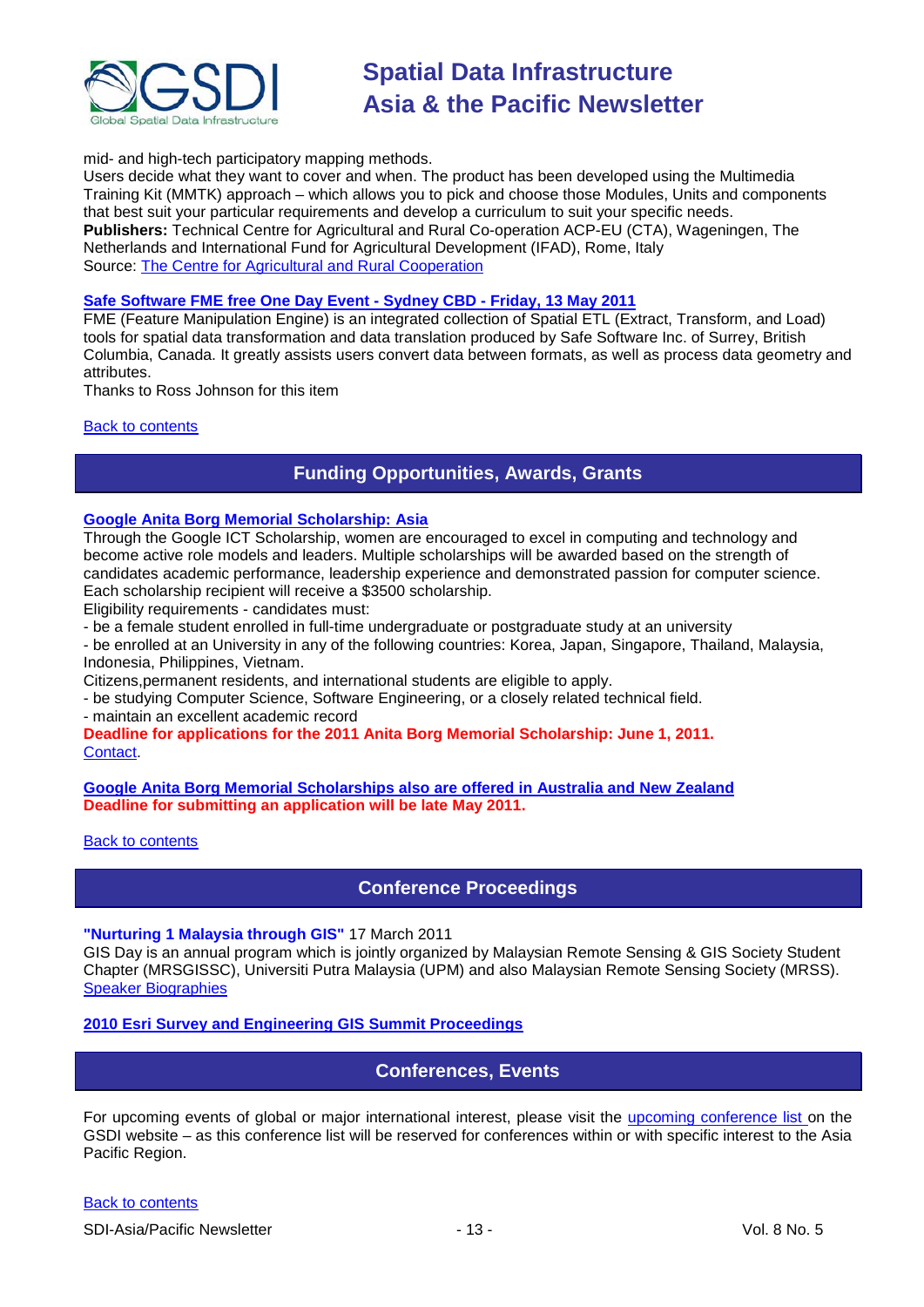

#### **The editors welcome news of conferences & events from the newsletter subscribers**

#### **[Call for Expression of Interest to host AARSE 2014 and future Conferences](http://lists.gsdi.org/pipermail/sdi-africa/2010-November/001135.html)**

Call for Expression of Interest to host the 10th biennial International Conference of the African Association of Remote Sensing of the Environment (AARSE) in October 2014 and future Conferences. The 9th conference will be held in Morocco in October 2012.

| <b>Date</b>                                                      | <b>Location</b>                                             | <b>Event</b>                                                                                                                                                                                                                                                                                                                                                                                                                                                                                                                                                                                                                                                                                                                                                                                                                                                                                                                                                                                                     |
|------------------------------------------------------------------|-------------------------------------------------------------|------------------------------------------------------------------------------------------------------------------------------------------------------------------------------------------------------------------------------------------------------------------------------------------------------------------------------------------------------------------------------------------------------------------------------------------------------------------------------------------------------------------------------------------------------------------------------------------------------------------------------------------------------------------------------------------------------------------------------------------------------------------------------------------------------------------------------------------------------------------------------------------------------------------------------------------------------------------------------------------------------------------|
| <b>May 2011</b>                                                  |                                                             |                                                                                                                                                                                                                                                                                                                                                                                                                                                                                                                                                                                                                                                                                                                                                                                                                                                                                                                                                                                                                  |
| $3 - 8$ May                                                      | Antalya, Turkey                                             | Gi4DM 2011 - Geolnformation for Disaster Management.                                                                                                                                                                                                                                                                                                                                                                                                                                                                                                                                                                                                                                                                                                                                                                                                                                                                                                                                                             |
|                                                                  |                                                             | Contact                                                                                                                                                                                                                                                                                                                                                                                                                                                                                                                                                                                                                                                                                                                                                                                                                                                                                                                                                                                                          |
| 10-11 May<br>(GIS Workshop)<br>12-13 May<br>(User<br>Conference) | Lakewood<br>(GIS Workshop);<br>Golden<br>(UC)<br>Colo., USA | <b>USGS holds National Map Users Conference</b><br>The U.S. Geological Survey's (USGS) National Geospatial Program<br>(NGP) and the Office of Enterprise Information announced The<br>National Map (TNM) Users Conference, and the Geographic<br>Information Science Workshop to be held May 10-13, 2011 in<br>Lakewood, Colo. According to the announcement, this inaugural<br>event will assemble a wide range of participants including<br>scientists, managers and geospatial professionals from<br>government, industry, academia and other organizations. A goal of<br>TNM UC is to share accomplishments and progress, acknowledge<br>best practices, and exchange innovative ideas concerning The<br>National Map in supporting science initiatives. The role of the GIS<br>Workshop will be learning specific techniques for using GIS in<br>support of science. Interactive dialog will be encouraged through<br>panel and lightning sessions, poster presentations, workshops, and<br>demonstrations. |
| 12-13 May                                                        | Isle of Capri, Italy                                        | <b>Workshop on Global Scientific Data Infrastructures: the big</b><br>data challenges<br>This Workshop will be held at the "Hotel La Palma" in the island of<br>Capri, Italy.<br><b>Registration</b><br>The participation is free and the organizers will be able to offer the<br>coffee- breaks, working lunches, and a social dinner. The<br>participants have to cover their own travel and lodging expenses.<br>To register to the Workshop, fill in the online form.<br>Upon registration, you will receive an email confirmation message.<br>Registration for the workshop is limited by the venue capacity. Early<br>registration is strongly recommended.<br>Organizing Committee - Costantino Thanos, CNR-- ISTI, Italy<br>and Yannis Ioannidis, University of Athens, Greece<br>Secretariat support - Catherine Bosio, CNR--- ISTI, Italy                                                                                                                                                              |
| $17 - 18$ May                                                    | Essen, Germany                                              | <b>Faro 3-D Documentation Conference</b>                                                                                                                                                                                                                                                                                                                                                                                                                                                                                                                                                                                                                                                                                                                                                                                                                                                                                                                                                                         |
| $18 - 22$ May                                                    | Marrakech,<br>Morocco                                       | <b>FIG Working Week</b>                                                                                                                                                                                                                                                                                                                                                                                                                                                                                                                                                                                                                                                                                                                                                                                                                                                                                                                                                                                          |
| 19 - 20 May                                                      | Almaty,<br>Kazakhstan                                       | <b>Annual Central Asia GIS Conference - GISCA 2011</b><br><b>Geoinformatics: Managing Environment, Resources and Risk</b><br>May 1 – Fully formatted copy of full papers uploaded (see authoring<br>instructions!)<br>May 1 - Registration for poster exhibit<br>Local organisation: gisca11-info@aca-giscience.org<br>Program enquiries: gisca11@aca-giscience.org                                                                                                                                                                                                                                                                                                                                                                                                                                                                                                                                                                                                                                              |
| $26 - 29$ May                                                    | Nanjing, CHINA,                                             | <b>LIDAR and Radar Mapping: Technologies and Applications</b><br>Full paper submission deadline - CLOSED<br>Contact                                                                                                                                                                                                                                                                                                                                                                                                                                                                                                                                                                                                                                                                                                                                                                                                                                                                                              |
| $31$ May $- 2$ June                                              | Cape Town,<br>South Africa                                  | <b>AfricaGEO 2011</b>                                                                                                                                                                                                                                                                                                                                                                                                                                                                                                                                                                                                                                                                                                                                                                                                                                                                                                                                                                                            |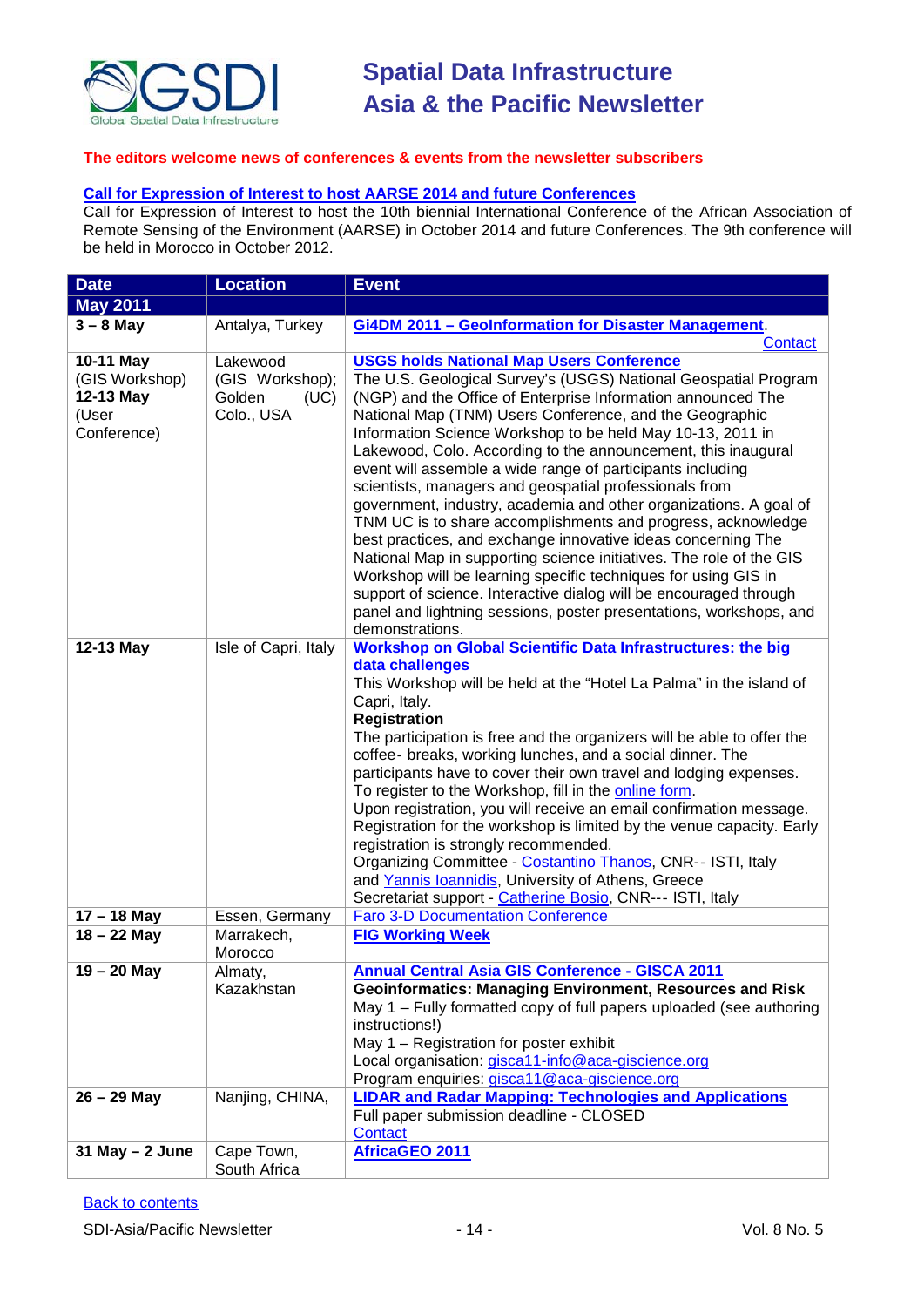

| <b>June 2011</b> |                      |                                                                                                        |
|------------------|----------------------|--------------------------------------------------------------------------------------------------------|
| 4 June           | Sydney, Australia    | "whereNSW" Camp - The all day spatial camp will be held Sydney                                         |
|                  |                      | on Saturday, 4 June 2011.                                                                              |
|                  |                      | <b>NSW Location Intelligence Strategy</b>                                                              |
|                  |                      | The NSW Government is developing a high level, whole-of-                                               |
|                  |                      | government strategy to plan and manage spatial information,                                            |
|                  |                      | infrastructure and services across NSW. The team will be                                               |
|                  |                      | encouraging participation and consultation through a range of                                          |
|                  |                      | channels, including . Engagement with NSW Spatial Council .                                            |
|                  |                      | Online consultative tools . "whereNSW" Camp . Targeted one-on-                                         |
|                  |                      | one stakeholder interviews • NSW Location Intelligence Strategy                                        |
|                  |                      | Thought Leadership Forum.                                                                              |
| $6 - 9$ JUNE     | Orlando, USA         | <b>Hexagon 2011</b>                                                                                    |
|                  |                      | Session titles and speaker names for more than 50 timely                                               |
| "NEW"            |                      | presentations are now posted online for the mapping and                                                |
|                  |                      | positioning industry's most anticipated conference of 2011.                                            |
| 14 June          | Washington, D.C      | <b>Forum On Earth Observations V</b>                                                                   |
| 15-17 JUNE       | Munster,             | <b>GEOINFORMATIK 2011</b>                                                                              |
|                  | Germany              |                                                                                                        |
| 20 - 23 JUNE     | University of        | "Cities, Technologies and Planning" CTP 11                                                             |
|                  | Cantabria,           | in conjunction with                                                                                    |
|                  | Santander,<br>Spain. | The 2011 International Conference on Computational<br><b>Science and its Applications (ICCSA 2011)</b> |
| 21-22 JUNE       | University of        | Third Open Source GIS UK Conference - OSGIS 2011                                                       |
| "UPDATED"        | Nottingham, UK       | The Provisional agenda for the Conference is now available.                                            |
| 21 - 23 JUNE     | Dijon, France        | The International Conference on Digital Information and                                                |
|                  |                      | <b>Communication Technology and its Applications</b>                                                   |
|                  |                      | (DICTAP2011) Université de Bourgogne                                                                   |
|                  |                      | For inquires, please send email to di@sdiwc.net                                                        |
| 22 - 24 JUNE     | Kuala Lumpur,        | <b>SEASC and ISC 2011</b>                                                                              |
|                  | Malaysai             | The 11th South East Asian Survey Congress and the 13th                                                 |
|                  |                      | International Surveyors' Congress.                                                                     |
|                  |                      | The theme "Innovation towards Sustainability", in conjunction with                                     |
|                  |                      | the Institution of Surveyors Malaysia's 50th year celebrations.                                        |
| 27 - 29 JUNE     | <b>Universiti</b>    | <b>ICSECS 2011 (Malaysia)</b>                                                                          |
|                  | <b>Malaysia</b>      | The Second International Conference on Software Engineering and                                        |
|                  | Pahang,              | Computer Systems (ICSECS2011)                                                                          |
|                  | Malaysia             |                                                                                                        |
| 28 June - 7 July | Melbourne.           | <b>XXV IUGG General Assembly</b>                                                                       |
|                  | Australia            | Earth on the Edge: Science for a sustainable Planet                                                    |
|                  |                      | The IUGG 2011 Scientific Program Committee invites the                                                 |
|                  |                      | submission of abstracts on original work to be considered for oral or                                  |
|                  |                      | poster presentation at the IUGG 2011 General Assembly<br><b>Contact</b><br><b>Download Brochure</b>    |
| 28 June - 7 July | Melbourne,           | <b>IAG General Assembly</b>                                                                            |
|                  | Australia            | <b>Download Brochure</b>                                                                               |
| 29 June - 1 July | Fuzhou, China        | <b>ICSDM 2011 &amp; BJ-IWGIS 2011</b>                                                                  |
|                  |                      | <b>IEEE International Conference on Spatial Data Mining and</b>                                        |
|                  |                      | Geographical Knowledge Services (ICSDM 2011) - AND -                                                   |
|                  |                      | Beijing International Workshop on Geographical Information                                             |
|                  |                      | System (BJ-IWGIS 2011)                                                                                 |
|                  |                      | The conference theme is "Bridging the Gap Between Spatial                                              |
|                  |                      | Information Technology and Geoscience Research".                                                       |
|                  |                      | One of the keynote addresses is titled "SDI and Digital Asia as                                        |
|                  |                      | <b>Information Commons."</b>                                                                           |
| <b>July 2011</b> |                      |                                                                                                        |
| $3 - 8$ July     | Paris                | 25th International Cartographic Conference.                                                            |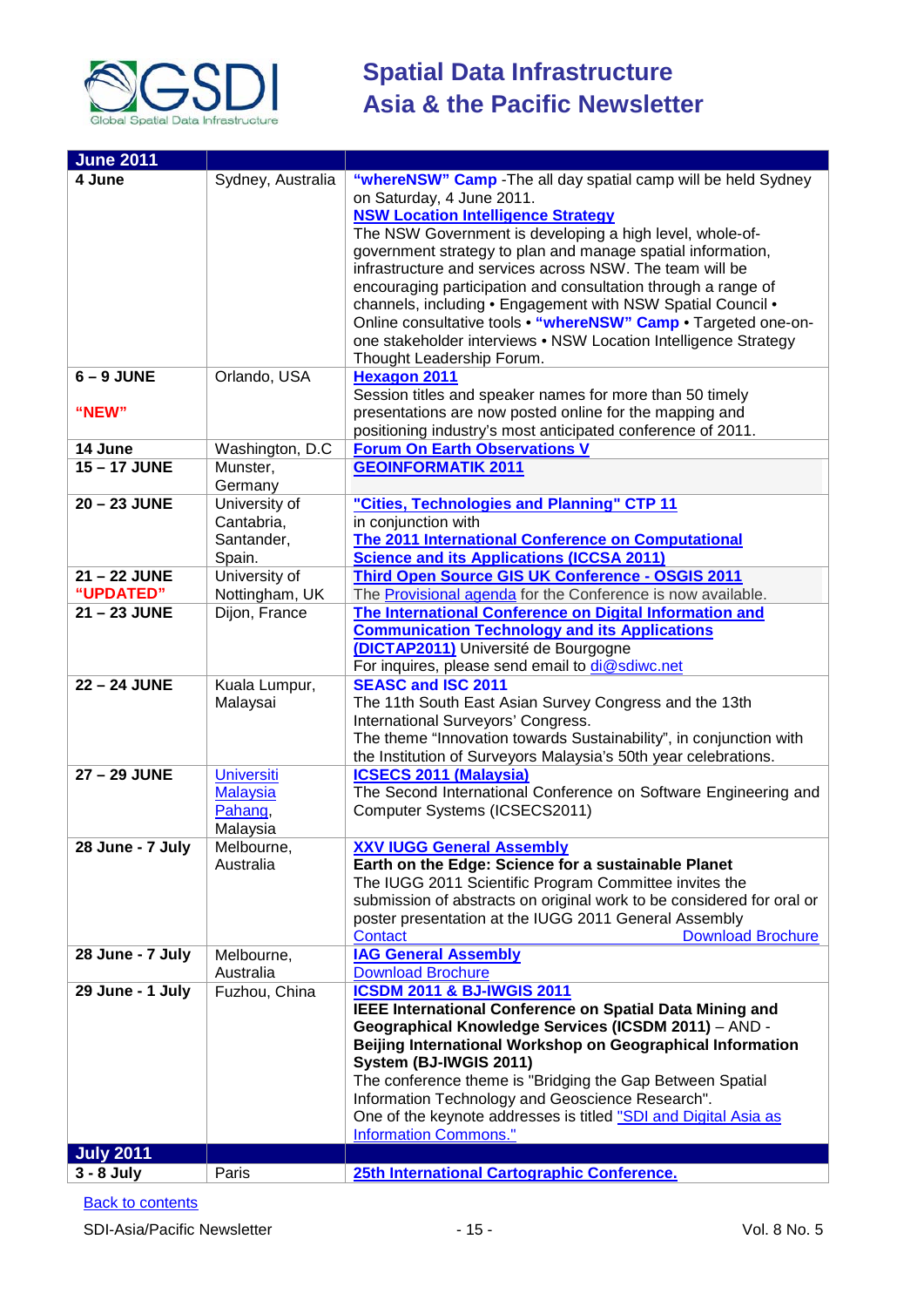

|                              |                                  | 15th General Assembly of the International Cartographic                                                                                   |
|------------------------------|----------------------------------|-------------------------------------------------------------------------------------------------------------------------------------------|
|                              |                                  | <b>Association (ICA)</b>                                                                                                                  |
|                              | Salzburg, Austria                | Contact: regist-icc2011@europa-organisation.com<br>GI Forum 2011                                                                          |
| $5 - 8$ July<br>$6 - 8$ July | Islamabad,                       | Call for papers at the 3rd International Conference on                                                                                    |
|                              | Pakistan                         | <b>Advances in Space Technologies (ICAST)</b>                                                                                             |
|                              |                                  | This conference will focus on the use of space technologies for                                                                           |
|                              |                                  | hydrologic disasters & climate change research. ICAST will raise                                                                          |
|                              |                                  | awareness on the applications of space-borne sensors for hydro-                                                                           |
|                              |                                  | meteorologic extremes, water resources management and climate                                                                             |
|                              |                                  | change studies. This conference will improve international                                                                                |
|                              |                                  | collaboration on scientific and technical research on emerging                                                                            |
|                              |                                  | issues of the region.<br>$Content - OR - Contact$                                                                                         |
|                              |                                  | <b>Registration</b>                                                                                                                       |
| $7 - 9$ July                 | Ostrava,                         | The International Conference on Digital Information                                                                                       |
| "NEW"                        | Czech Republic                   | <b>Processing and Communications</b><br>Registration: May 03, 2011                                                                        |
| $7 - 12$ July                | San Diego                        | <b>Esri and ACSM - Event for Surveyors and Mapping</b>                                                                                    |
|                              |                                  | <b>Professionals</b>                                                                                                                      |
| $11 - 15$ July               | San Diego                        | <b>ESRI International USER CONFERENCE</b>                                                                                                 |
| $11 - 13$ July               | Macau                            | 3 <sup>rd</sup> International Conference on Networked Digital                                                                             |
|                              |                                  | <b>Technologies (NDT 2011)</b>                                                                                                            |
| 19 - 22 July                 | Ulaanbaatar,                     | 17th Meeting of the Permanent Committee on GIS                                                                                            |
|                              | Mongolia                         | <b>Infrastructure for Asia and the Pacific (PCGIAP)</b>                                                                                   |
|                              |                                  | - held in conjunction with 4th International Land Administration                                                                          |
|                              |                                  | Forum                                                                                                                                     |
|                              |                                  | The aims of PCGIAP are to maximize the economic, social and<br>environmental benefits of geographic information in accordance             |
|                              |                                  | with Agenda 21 by providing a forum for nations from Asia and the                                                                         |
|                              |                                  | Pacific to:                                                                                                                               |
|                              |                                  | a. cooperate in the development of a regional geographic                                                                                  |
|                              |                                  | information infrastructure;                                                                                                               |
|                              |                                  | <b>b.</b> contribute to the development of the global geographic                                                                          |
|                              |                                  | information infrastructure;                                                                                                               |
|                              |                                  | c. share experiences and consult on matters of common interest;<br>and                                                                    |
|                              |                                  | d. participate in any other form of activity such as education,                                                                           |
|                              |                                  | training, and technology transfer.                                                                                                        |
|                              |                                  | For further information, contact host, Mr. Ariunbold or Jane Hong.                                                                        |
| 19 - 22 July                 | Mayagüez,                        | <b>Surveying and Geomatic Educators Society Biannual</b>                                                                                  |
|                              | Puerto Rico                      | <b>Conference</b>                                                                                                                         |
| 20 - 22 July                 | London, UK                       | The International Conference on Digital Enterprise and                                                                                    |
|                              |                                  | <b>Information Systems(DEIS2011)</b>                                                                                                      |
| "NEW"                        |                                  | Registration: May 5, 2011                                                                                                                 |
| $21 - 22$ July               | Rio de Janeiro,<br><b>Brazil</b> | THE THIRD INTERNATIONAL CONFERENCE ON CLIMATE<br><b>CHANGE: IMPACTS AND RESPONSES</b>                                                     |
| 28-29 July                   | National                         | Remote sensing, natural hazards and environmental change                                                                                  |
|                              | University of                    | 2011                                                                                                                                      |
|                              | Singapore,                       | This conference is organized by the Centre for Remote Imaging                                                                             |
|                              | Singapore                        | and Sensing (CRISP), National University of Singapore; Laboratoire                                                                        |
|                              |                                  | Magmas et Volcans (LMV), Université Blaise Pascal; and the                                                                                |
|                              |                                  | Working Group for Large Rivers and Climate Change, International                                                                          |
|                              |                                  | Association of Gemorphologists.                                                                                                           |
|                              |                                  | The conference is designed to initiate informal discussion and                                                                            |
|                              |                                  | paper presentation in two areas that are significant for the Asia<br>Pacific Region and especially Southeast Asia. First of these involve |
|                              |                                  | natural hazards with emphasis on volcanoes, earthquakes,                                                                                  |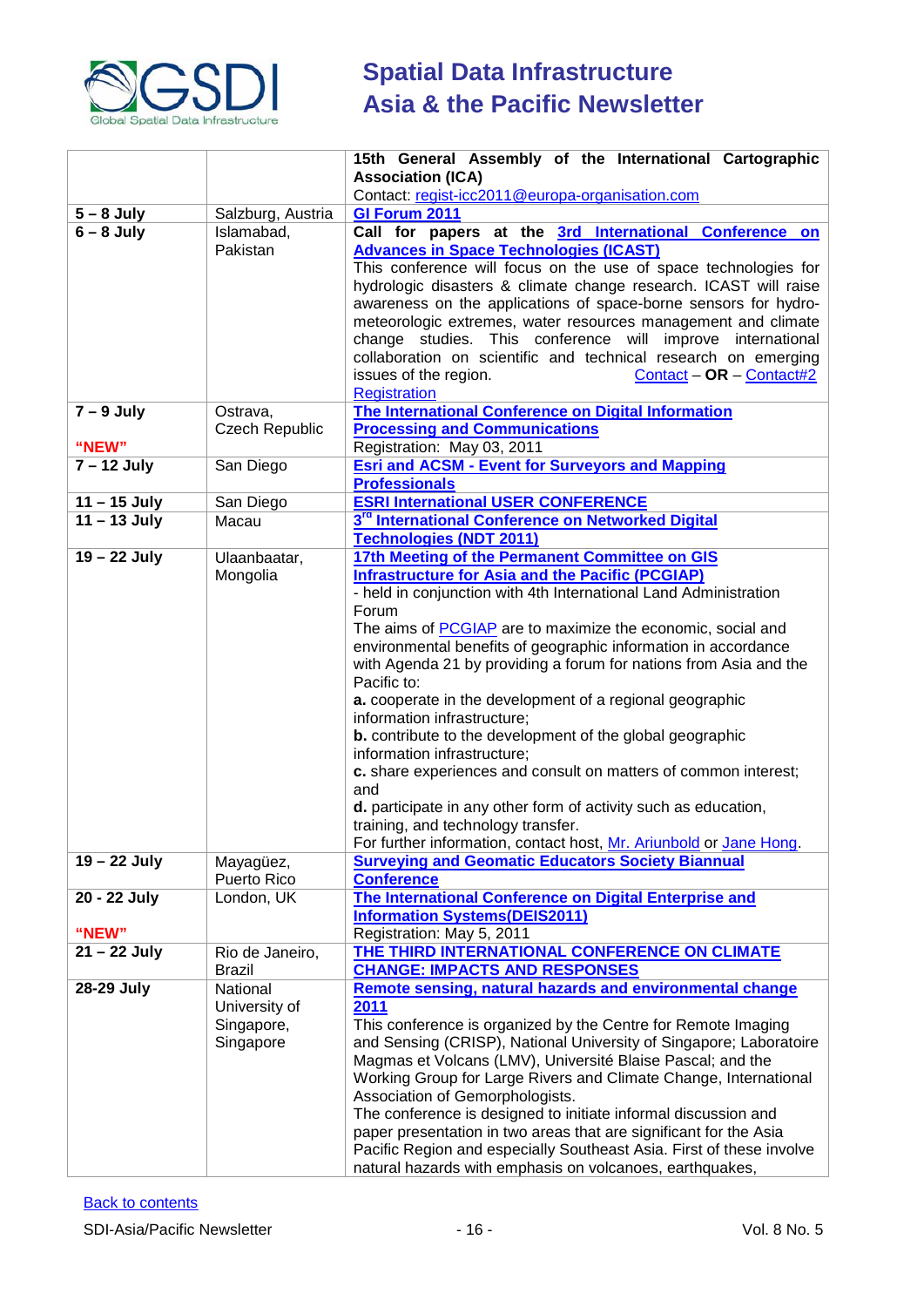

|                               |                              | tsunamis and large floods. The second concerns environmental<br>changes including climate change, modification of hydrological and<br>geological processes and urbanization. The application of remote<br>sensing in both observing such phenomena and ameliorating their<br>non-beneficial effects will be emphasized. The conference provides<br>a forum for exchange of views among researchers currently<br>working in this area and for designing research strategies for the<br>future.<br>Liew Soo Chin, CRISP, NUS; Jean-Claude Thouret, LMV, Blaise<br>Pascal; Avijit Gupta, Large Rivers and Climate Change, IAG                                                                                                                                                                                                                                                                                                                                                                                                                                                                                             |
|-------------------------------|------------------------------|------------------------------------------------------------------------------------------------------------------------------------------------------------------------------------------------------------------------------------------------------------------------------------------------------------------------------------------------------------------------------------------------------------------------------------------------------------------------------------------------------------------------------------------------------------------------------------------------------------------------------------------------------------------------------------------------------------------------------------------------------------------------------------------------------------------------------------------------------------------------------------------------------------------------------------------------------------------------------------------------------------------------------------------------------------------------------------------------------------------------|
| <b>August 2011</b>            |                              |                                                                                                                                                                                                                                                                                                                                                                                                                                                                                                                                                                                                                                                                                                                                                                                                                                                                                                                                                                                                                                                                                                                        |
| $3 - 4$ August                | Kampala,<br>Uganda           | <b>1st Conference on Advances in Geomatics Research</b><br>The Department of Geomatics and Land Management, Makerere<br>University invites you to the 1st Conference on Advances in<br>Geomatics Research to be held from the 3rd - 4th of August 2011<br>at the CEDAT Conference Hall - Makerere University Kampala,<br>Uganda. The theme of the conference is "Geomatics Research for<br>Sustainable Development". The theme seeks to bring to the fore<br>Geomatics research and practice taking place internationally,<br>regionally and locally in Uganda. The conference essentially seeks<br>to highlight, promote, share and encourage scholarship in the<br>various Geomatics sub-disciplines such as Geographical<br>Information Systems (GIS), Remote Sensing, Engineering<br>Surveying, Global Navigation Satellite Systems (GNSS) Geodesy,<br>Land Management etc.<br>The conference will include preconference workshops, plenary and<br>technical sessions.<br>Contact: Moses Musinguzi - Head Geomatics and Land<br>Management Department - OR - Anthony Gidudu - Organising<br><b>Committee Chair</b> |
| 5 - 7 August                  | Washington, DC<br><b>USA</b> | THIRD INTERNATIONAL CONFERENCE ON SCIENCE IN<br><b>SOCIETY</b>                                                                                                                                                                                                                                                                                                                                                                                                                                                                                                                                                                                                                                                                                                                                                                                                                                                                                                                                                                                                                                                         |
| 8 - 10 August                 | Taipei                       | <b>AOGS 2011 Geosciences World Community Exhibition</b><br>The Geosciences World Community Exhibition will be held in<br>conjunction with the 8th Annual Meeting of the Asia Oceania<br><b>Geosciences Society (AOGS)</b>                                                                                                                                                                                                                                                                                                                                                                                                                                                                                                                                                                                                                                                                                                                                                                                                                                                                                              |
| 15 - 19 August                | Nairobi, Kenya               | <b>AGSE 2011</b>                                                                                                                                                                                                                                                                                                                                                                                                                                                                                                                                                                                                                                                                                                                                                                                                                                                                                                                                                                                                                                                                                                       |
| 17 - 19 August                | Rio de Janeiro,<br>Brazil    | <b>Latin American Geospatial Forum</b>                                                                                                                                                                                                                                                                                                                                                                                                                                                                                                                                                                                                                                                                                                                                                                                                                                                                                                                                                                                                                                                                                 |
| $23 - 25$ August<br>"UPDATED" | Perth, Australia             | 7th International Symposium on Digital Earth(ISDE7)<br>Held in conjunction with WALIS Forum 2011 and the 2011 NRM<br><b>Conference.</b> Registration is now <b>OPEN</b> .                                                                                                                                                                                                                                                                                                                                                                                                                                                                                                                                                                                                                                                                                                                                                                                                                                                                                                                                              |
|                               |                              | The Australia Brazil Canada China Consortium will convene a<br>workshop, as will the CRC for Spatial Information.                                                                                                                                                                                                                                                                                                                                                                                                                                                                                                                                                                                                                                                                                                                                                                                                                                                                                                                                                                                                      |
| <b>September</b><br>2011      |                              |                                                                                                                                                                                                                                                                                                                                                                                                                                                                                                                                                                                                                                                                                                                                                                                                                                                                                                                                                                                                                                                                                                                        |
| $9 - 11$<br><b>September</b>  | Denver, Colorado             | <b>State of the Map (SotM)</b>                                                                                                                                                                                                                                                                                                                                                                                                                                                                                                                                                                                                                                                                                                                                                                                                                                                                                                                                                                                                                                                                                         |
| $12 - 16$<br><b>September</b> | Denver, Colorado             | <b>FOSS4G 2011</b>                                                                                                                                                                                                                                                                                                                                                                                                                                                                                                                                                                                                                                                                                                                                                                                                                                                                                                                                                                                                                                                                                                     |
| $28 - 30$<br>September        | The Delft,<br>Netherlands    | <b>UDMS 2011</b>                                                                                                                                                                                                                                                                                                                                                                                                                                                                                                                                                                                                                                                                                                                                                                                                                                                                                                                                                                                                                                                                                                       |
| October 2011                  |                              |                                                                                                                                                                                                                                                                                                                                                                                                                                                                                                                                                                                                                                                                                                                                                                                                                                                                                                                                                                                                                                                                                                                        |
| 20 - 21 October               | Guilin, China                | <b>ISPRS Workshop on Geospatial Data Infrastructure:</b><br>From data acquisition and updating to smarter devices<br>2011<br><b>Contact</b><br><b>Deadline for abstracts: CLOSED</b>                                                                                                                                                                                                                                                                                                                                                                                                                                                                                                                                                                                                                                                                                                                                                                                                                                                                                                                                   |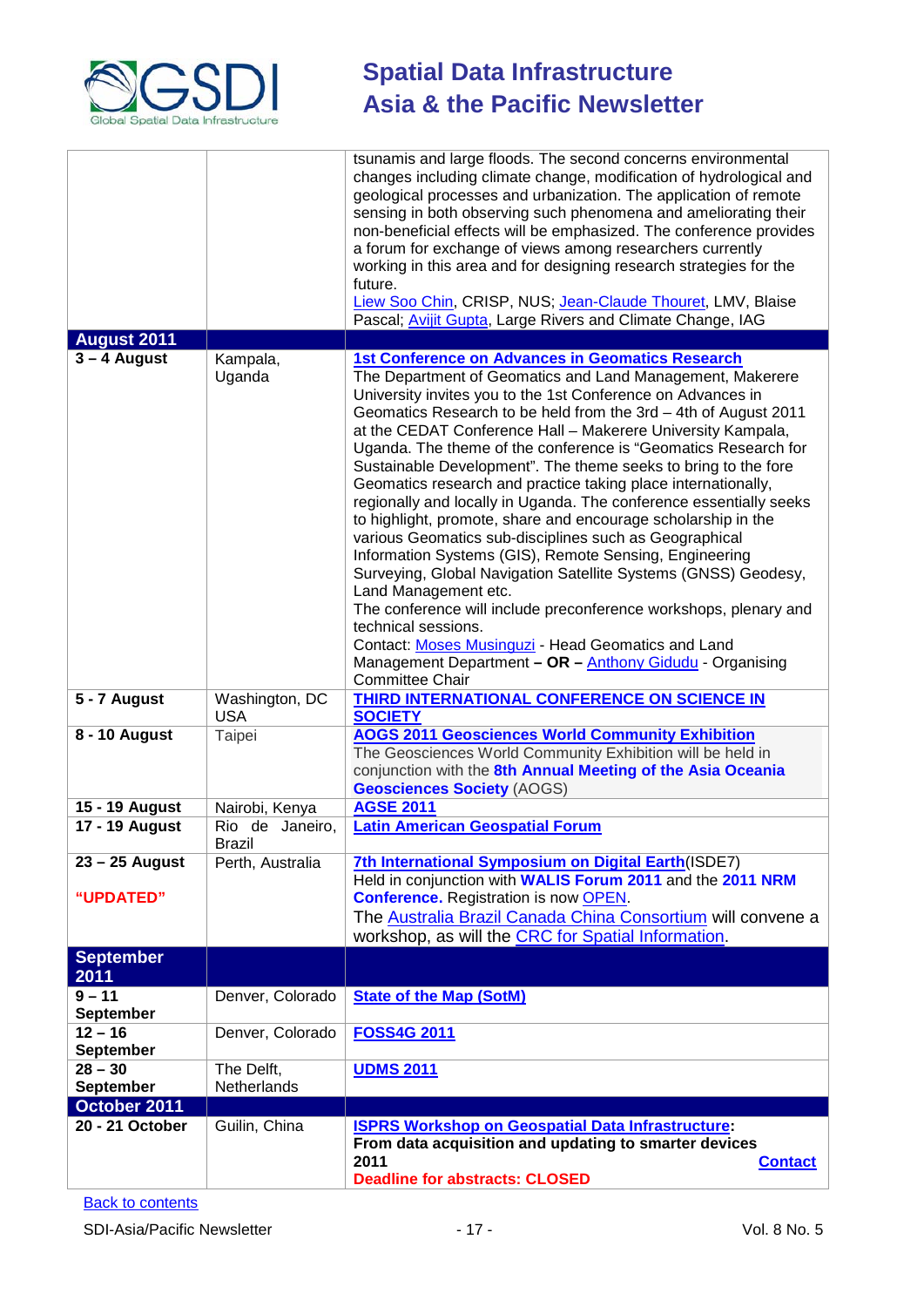

| 24 - 27 October              | Seoul, Korea                                    | The objective of the workshop is to provide a platform for scholars<br>and professionals in relevant areas to exchange research ideas and<br>interests, to present the newest research results, to discuss the<br>cutting-edge technology, and to promote the development and<br>application of SDI and the international collaboration.<br><b>United Nations Forum on Global Geospatial Information</b>                                                                                                                                                                                                                                                                                                                                                                                                                                                                         |
|------------------------------|-------------------------------------------------|----------------------------------------------------------------------------------------------------------------------------------------------------------------------------------------------------------------------------------------------------------------------------------------------------------------------------------------------------------------------------------------------------------------------------------------------------------------------------------------------------------------------------------------------------------------------------------------------------------------------------------------------------------------------------------------------------------------------------------------------------------------------------------------------------------------------------------------------------------------------------------|
| "NEW"<br><b>November</b>     |                                                 | <b>Management (GGIM)</b>                                                                                                                                                                                                                                                                                                                                                                                                                                                                                                                                                                                                                                                                                                                                                                                                                                                         |
| 2011                         |                                                 |                                                                                                                                                                                                                                                                                                                                                                                                                                                                                                                                                                                                                                                                                                                                                                                                                                                                                  |
| $14 - 18$<br><b>November</b> | Santiago, Chile                                 | UGI 2001 International Geographic Union "Regional<br><b>Geographic Conference"</b><br><b>Contact</b><br><b>Brochure &amp; Call for Papers</b>                                                                                                                                                                                                                                                                                                                                                                                                                                                                                                                                                                                                                                                                                                                                    |
| $15 - 17$<br><b>November</b> | Canberra,<br>Australia                          | Spatial@Gov2011                                                                                                                                                                                                                                                                                                                                                                                                                                                                                                                                                                                                                                                                                                                                                                                                                                                                  |
| $21 - 25$<br><b>November</b> | Wellington,<br>New Zealand                      | <b>Surveying &amp; Spatial Sciences Conference 2011</b>                                                                                                                                                                                                                                                                                                                                                                                                                                                                                                                                                                                                                                                                                                                                                                                                                          |
| 29 November -<br>2 December  | University of<br>Melbourne,<br><b>AUSTRALIA</b> | <b>The State of Australian Cities</b><br><b>Key Dates</b><br>Full papers due<br>06 MAY 2011<br>Reviewed papers returned<br>01 JUL 2011<br>Early registration closes<br>29 JUL 2011<br>31 OCT 2011<br>Final papers due                                                                                                                                                                                                                                                                                                                                                                                                                                                                                                                                                                                                                                                            |
| <b>December</b><br>2012      |                                                 |                                                                                                                                                                                                                                                                                                                                                                                                                                                                                                                                                                                                                                                                                                                                                                                                                                                                                  |
| 5 - 7 December<br>"NEW"      | Hue City,<br>Vietnam                            | The 9th @WAS International Conference on Advances in<br><b>Mobile Computing and Multimedia (MoMM2011)</b><br>15 July 2011:<br>Full Papers (8 pages), Short papers, Demos<br>and work in progress (5 pages)<br>15 September 2011: Acceptance Notification<br>15 October 2011:<br>Camera-Ready Papers and Authors<br>Registration<br>The submitted papers should not exceed 8 pages and must follow<br>the <b>ACM</b> guidelines.<br>Contact                                                                                                                                                                                                                                                                                                                                                                                                                                       |
| <b>May 2012</b>              |                                                 |                                                                                                                                                                                                                                                                                                                                                                                                                                                                                                                                                                                                                                                                                                                                                                                                                                                                                  |
| 13-17 May                    | Quebec City,<br>Canada                          | 2012 Joint World Conference<br><b>GSDI 13 and Canadian Geomatics Conference (CCC)</b><br>hosted by <b>GEOIDE</b> Network<br>GSDI 13 invites presentations/papers covering the full range of<br>practice, development and research experiences that advance the<br>practice and theory of spatial data infrastructure development and<br>spatial enablement of society. GSDI 13 will support three primary<br>forms of publication:<br>(1) a normal conference proceedings with abstracts and full articles<br>(non-refereed and refereed), published on a CD,<br>(2) a pre-conference published book of fully refereed articles, and<br>(3) a post-conference special edition of the International Journal of<br>Spatial Data Infrastructures Research (IJSDIR) with full articles<br>selected from the proceedings and then fully refereed and revised<br>after the conference. |
| <b>August 2012</b>           |                                                 |                                                                                                                                                                                                                                                                                                                                                                                                                                                                                                                                                                                                                                                                                                                                                                                                                                                                                  |
| 25 August -<br>1 September   | Melbourne,<br>Australia                         | <b>XXII International Society for Photogrammetry &amp; Remote</b><br><b>Sensing Congress</b><br>Email: isprs2012@icms.com.au                                                                                                                                                                                                                                                                                                                                                                                                                                                                                                                                                                                                                                                                                                                                                     |
| October 2012                 |                                                 |                                                                                                                                                                                                                                                                                                                                                                                                                                                                                                                                                                                                                                                                                                                                                                                                                                                                                  |
|                              | Morocco                                         | 10th biennial International Conference of the African<br><b>Association of Remote Sensing of the Environment (AARSE)</b>                                                                                                                                                                                                                                                                                                                                                                                                                                                                                                                                                                                                                                                                                                                                                         |